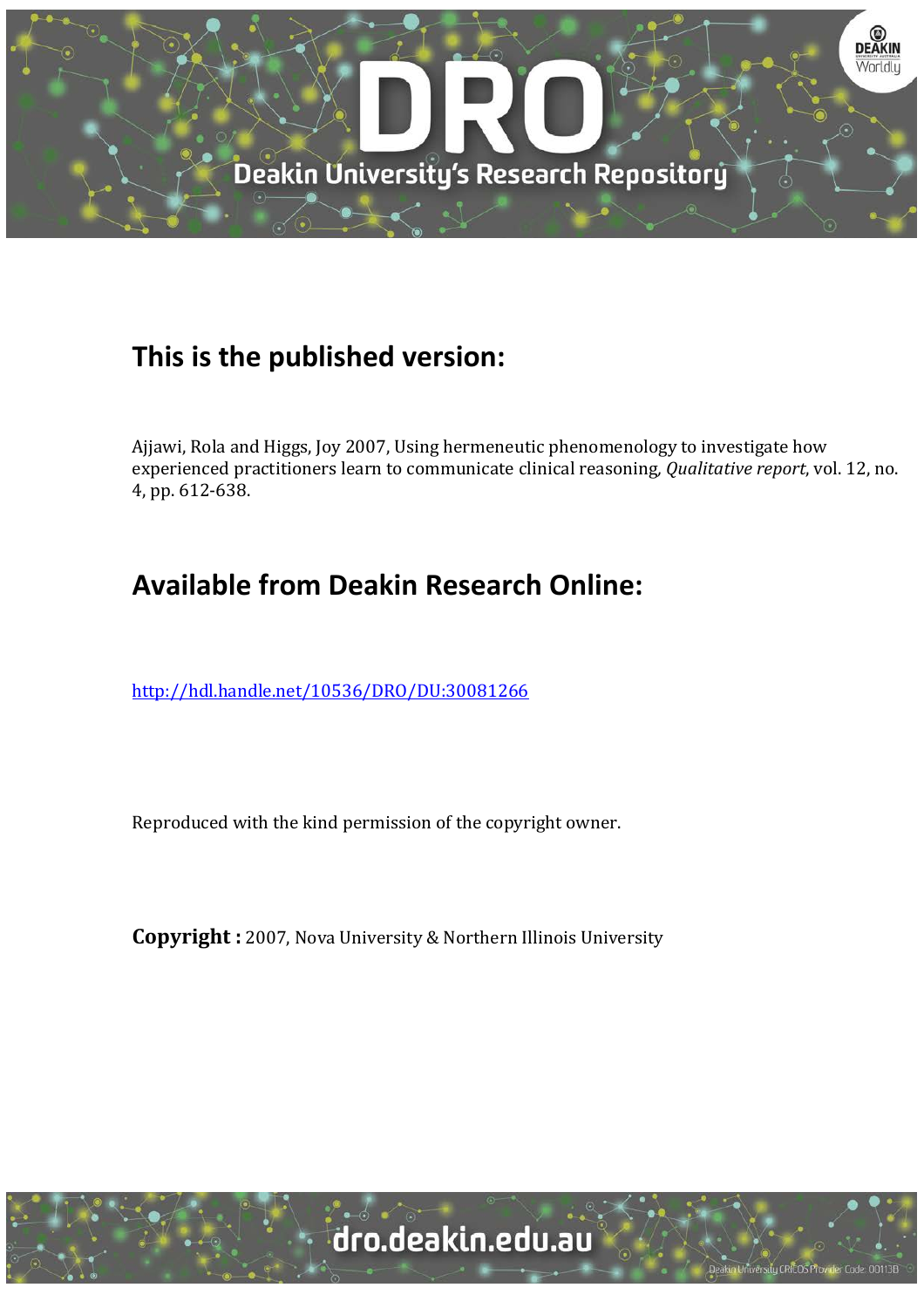## **Using Hermeneutic Phenomenology to Investigate How Experienced Practitioners Learn to Communicate Clinical Reasoning**

## **Rola Ajjawi**

University of Sydney, Sydney, Australia

## **Joy Higgs**

Charles Sturt University, North Parramatta, Australia

*This paper is primarily targeted at doctoral students and other researchers considering using hermeneutic phenomenology as a research strategy. We present interpretive paradigm research designed to investigate how experienced practitioners learn to communicate their clinical reasoning in professional practice. Twelve experienced physiotherapy practitioners participated in this research. Using hermeneutic phenomenology enabled access to a phenomenon that is often subconscious and provided a means of interpreting participants' experiences of personal learning journeys. Within the philosophy underpinning hermeneutic phenomenology, researchers need to design a research strategy that flows directly from the research question and goals of the research project. This paper explores such a strategy. Key Words: Hermeneutic Phenomenology, Clinical Reasoning, Designing Research, and Professional Practice*

## **Introduction**

This paper explores the value of hermeneutic phenomenology as a credible and rigorous research approach to investigate learning of clinical reasoning and its communication in health professional practice. The research was part of Rola's doctoral research, with Joy as the principal supervisor. We have primarily targeted the paper at doctoral students and others considering hermeneutic phenomenology as a research strategy. In this paper we present the design of a research approach that encompasses a research paradigm and its philosophical assumptions and framework, the methodology, and the strategies used to gather data and derive meaning from these data. This is underpinned by criteria chosen to ensure quality in interpretive research; rigor (Lincoln  $\&$ Guba, 2000) and credibility (Denzin & Lincoln, 2000; Koch & Harrington, 1998). In addition, attention is given to the ethical conduct of the research. Research findings are presented to enable readers to contextualize the research approach and to understand the connection between research design and outcome.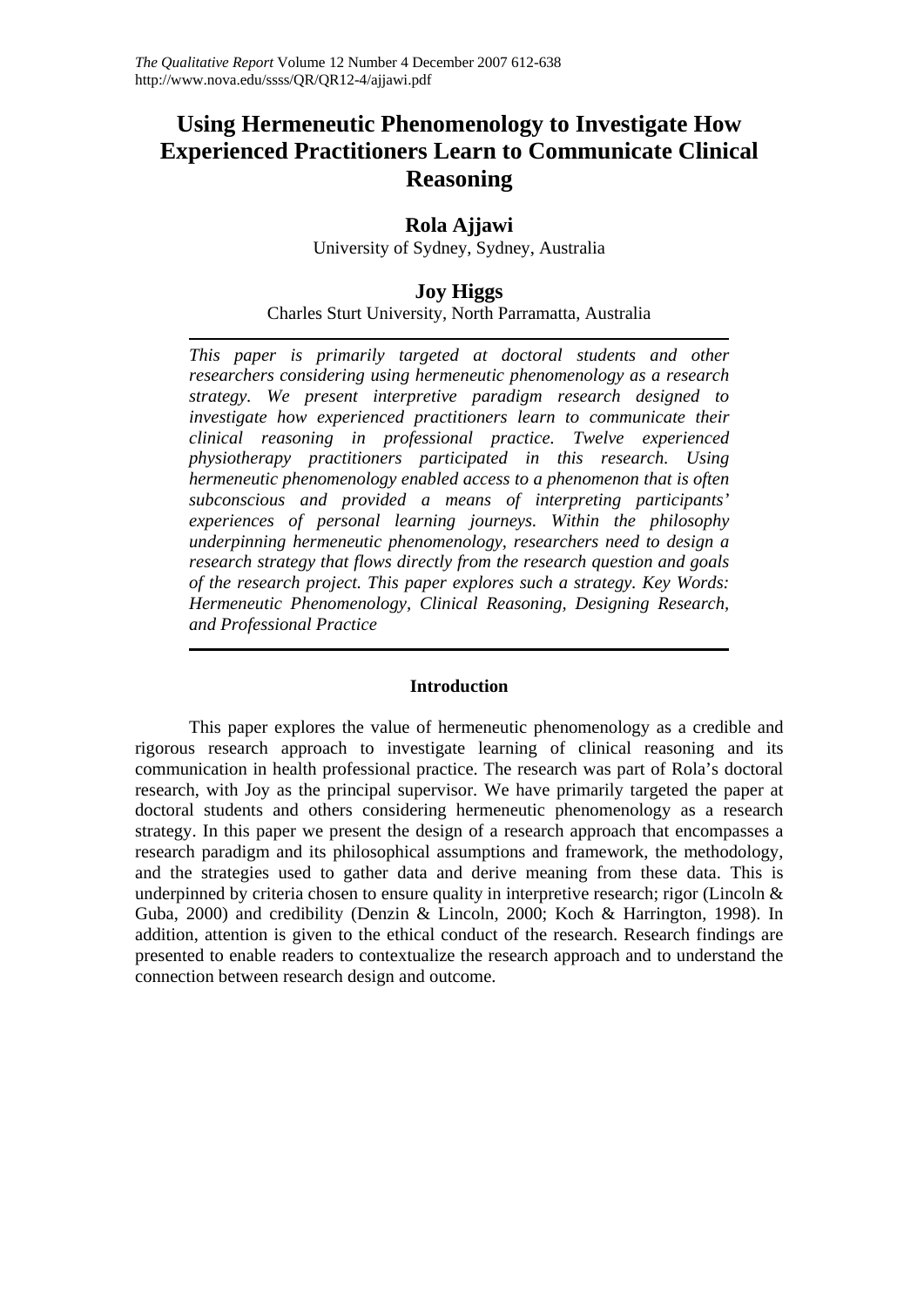#### **The Research Phenomenon and Questions**

The researchers explored how experienced physiotherapists learn to communicate their reasoning within the complex context of health care settings in Sydney, Australia. The purpose was to uncover the practice and professional craft knowledge embedded in practitioners' practices, related to communication of clinical reasoning with patients and novice physiotherapists. In addition, the researchers sought to interpret participants' learning journeys and experiences. We have used the term "learning journey" to refer to the participants' learning experiences and the events, people, and situations that impacted on participants' learning of clinical reasoning and its communication. Clinical reasoning was defined in this research as the thinking and decision making associated with clinical practice (based on Higgs & Jones, 2000). Communicating reasoning includes explaining, articulating, or teaching the actual decisions and the thinking leading to the decisions (this includes decisions negotiated with the patient).

Clinical reasoning is a complex phenomenon. This complexity is related to reasoning processes within individuals that are both cognitive and interactive processes; are predominantly unobservable; at times automatic and subconscious; and always multifaceted and context-dependent (Higgs & Jones, 2000). Communication of clinical reasoning, while it is much more observable, is also embedded and enmeshed in practice, multifaceted, and is context-dependent. Learning in practice is situated and mostly implicit (Billett, 1996). Therefore, investigating the phenomenon of learning to communicate clinical reasoning required the participants to raise their level of awareness of their reasoning, their learning, *and* their communication, hence sub-questions related to each of these areas were explored.

The principal question of this research was: How do experienced physiotherapists learn to communicate clinical reasoning with patients and with novice physiotherapists? This question contains multiple embedded and overlapping phenomena, which required explicit attention in order to understand and interpret the main research phenomenon as a whole. Therefore, we investigated the following research sub-questions:

- 1. How do experienced physiotherapists understand and perform clinical reasoning?
- 2. How do experienced physiotherapists communicate their reasoning?
- 3. How do experienced physiotherapists learn to reason?

#### **Research Paradigm**

The goal of this research was to understand a human phenomenon and practitioners' experiences of this phenomenon (learning to perform and communicate reasoning, a particular responsibility and capability of health professionals). This goal fits with the philosophy, strategies, and intentions of the interpretive research paradigm. The interpretive research paradigm is based on the epistemology<sup>1</sup> of idealism (in idealism, knowledge is viewed as a social construction) and encompasses a number of research approaches, which have a central goal of seeking to interpret the social world (Higgs, 2001). The investigative approaches of Dilthey (1833-1911) and Weber (1864-1920)

-

<sup>&</sup>lt;sup>1</sup> Epistemology is defined as "the philosophy and theory of knowledge, which seeks to define it, distinguish its principal varieties, identify its sources, and establish its limits" (Bullock & Trombley, 2000, p. 279).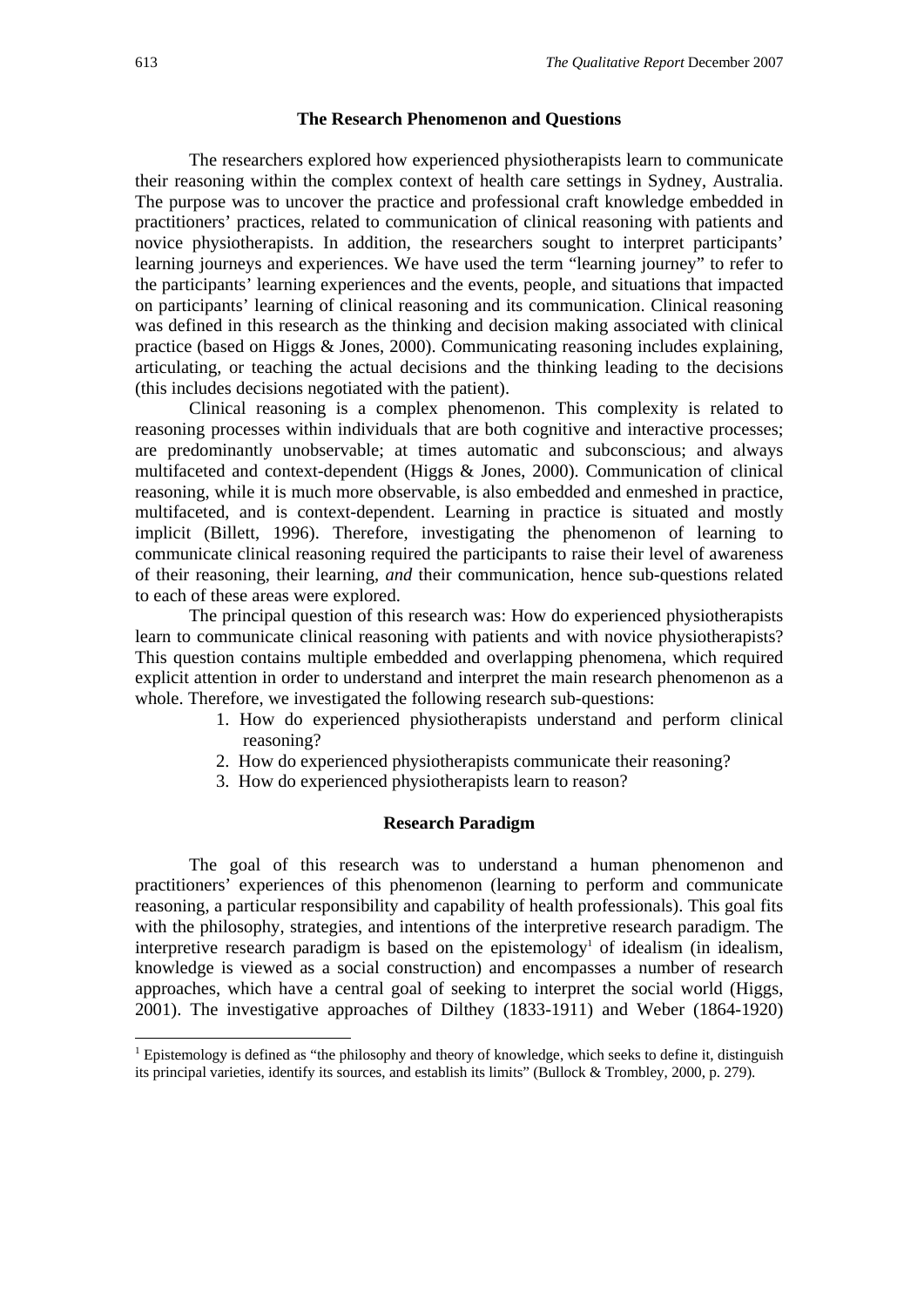focused on interpretive understanding (or *Verstehen*), to access the meanings of participants' experiences as opposed to explaining or predicting their behavior, which is the goal of empirico-analytical paradigm (or quantitative) research (Smith, 1983). According to the interpretive paradigm, meanings are constructed by human beings in unique ways, depending on their context and personal frames of reference as they engage with the world they are interpreting (Crotty, 1998). This is the notion of multiple constructed realties (Crotty, 1996). In this type of research, findings emerge from the interactions between the researcher and the participants as the research progresses (Creswell, 1998). Therefore, subjectivity is valued; there is acknowledgement that humans are incapable of total objectivity because they are situated in a reality constructed by subjective experiences. Further, the research is value-bound by the nature of the questions being asked, the values held by the researcher, and the ways findings are generated and interpreted.

In choosing a particular paradigm, certain assumptions and perspectives are accepted. Clinical reasoning and communication are cognitive and interactive processes that are frequently tacit and subconscious and occur in context. These phenomena cannot maintain their essential and embedded features if reduced or measured as in quantitative research. Both clinical reasoning and communication are complex phenomena involving multiple strategies, purposes, and interpretations; there are no perfect approaches to reasoning or communication. In addition, both processes are contextually bound (i.e., in terms of persons involved, the social and health situation, the actual setting); what is useful, relevant, and meaningful *depends* on the situation. Attempting to isolate or measure reasoning and communication in clinical practice as specific, a-contextual processes ignores the complexity, reality, and consequences of these activities in practice.

In addition, learning journeys in the clinical or work environment are situated and implicit (Billet, 1996). The interpretive paradigm was viewed as the most suitable for this research because of its potential to generate new understandings of complex multidimensional human phenomena, such as those investigated in this research (learning, communication, and reasoning). Specifically, practical knowledge was sought, which is embedded in the world of meanings and of human interactions. It was therefore appropriate to investigate this phenomenon within the interpretive paradigm. Figure 1 presents an overview of the research approach and the various decision points and actions taken in conducting this research.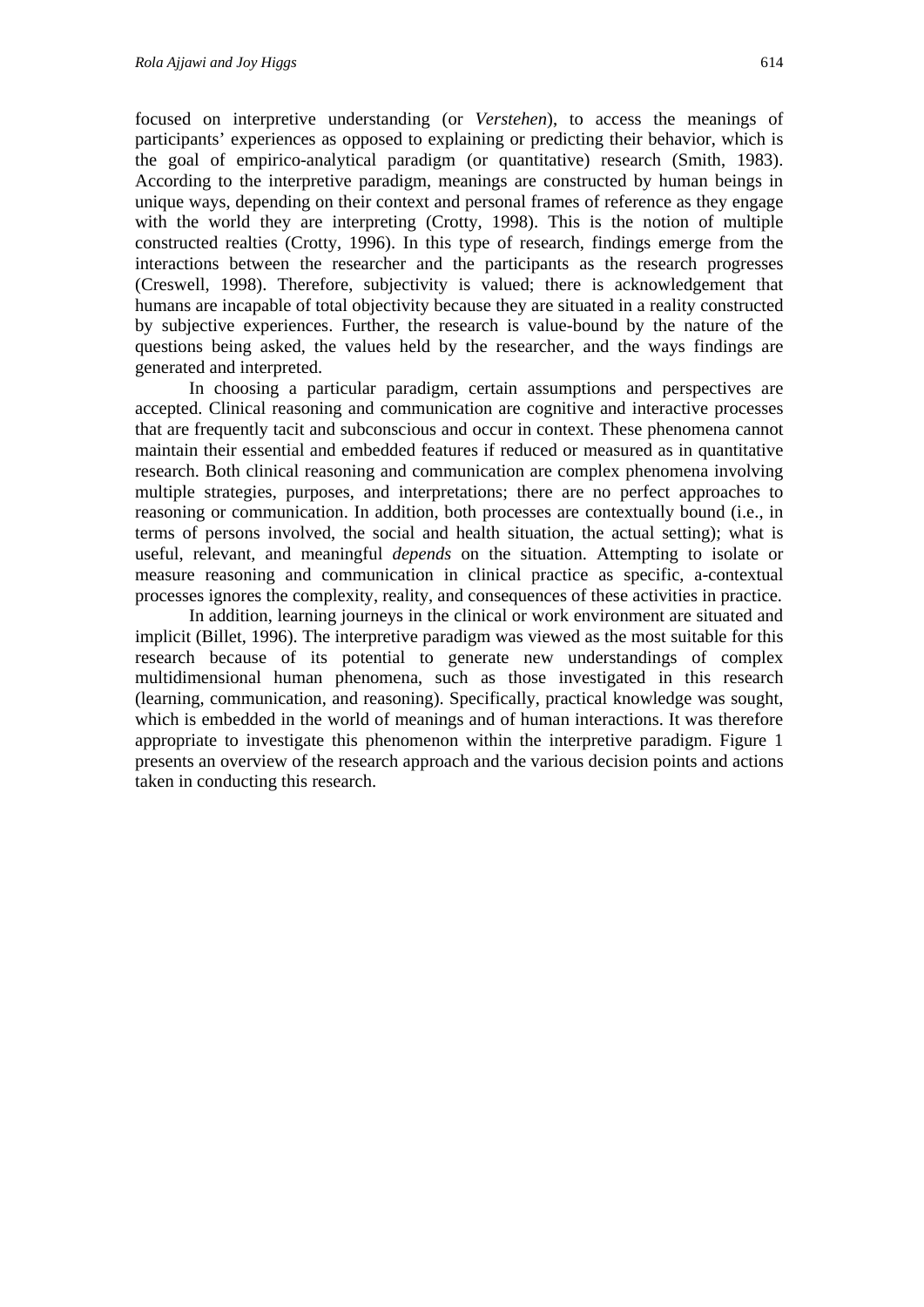

Figure 1. *Overview of the research approach adopted in this research.*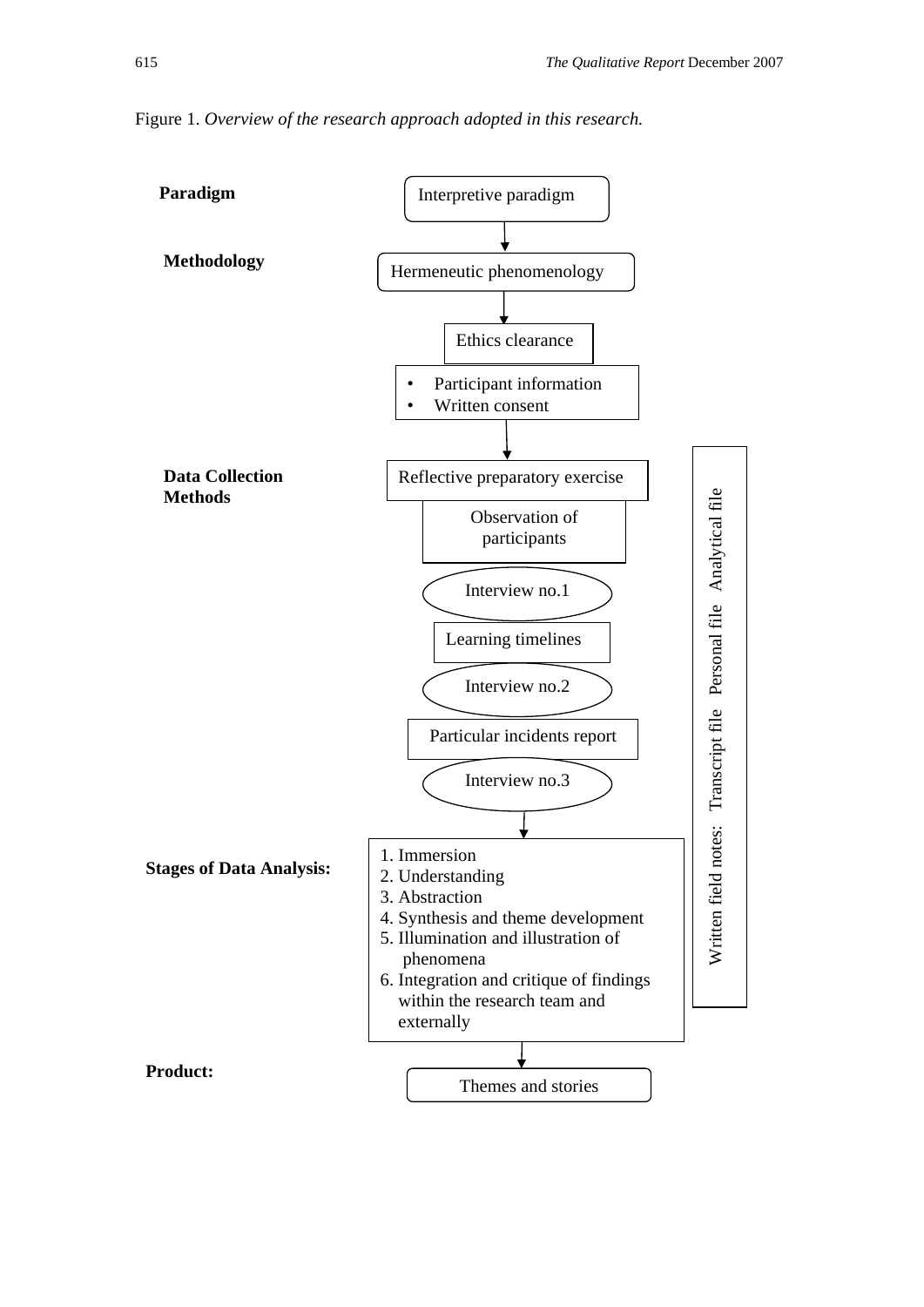#### **Research Methodology**

Hermeneutic phenomenology was chosen as a suitable methodology for this research, informed by the work of Max van Manen (1997). Hermeneutic phenomenology is attentive to the philosophies underpinning both hermeneutics and phenomenology (van Manen). It is a "research methodology aimed at producing rich textual descriptions of the experiencing of selected phenomena in the lifeworld of individuals that are able to connect with the experience of all of us collectively" (Smith, 1997, p. 80). From identification of the experience of phenomena, a deeper understanding of the meaning of that experience is sought (Smith, 1997). This occurs through increasingly deeper and layered reflection by the use of rich descriptive language.

The research methodology chosen depends on the research questions and the philosophical perspectives from which the questions are to be investigated (Shepard, Jensen, Schmoll, Hack, & Gwyer, 1993). Research devised to understand the nature of the phenomenon of learning, to communicate clinical reasoning from the experiences and interpretations of physiotherapists, in clinical practice, lends itself to phenomenological research. Phenomenology is concerned with lived experience, and is thus ideal for investigating personal learning journeys. However, the main focus of phenomenology is with pre-reflective experiences and feelings (the essence of a phenomenon), and a key aspect of this research was exploring physiotherapists' experiences of their learning journeys of communicating reasoning. The use of hermeneutic phenomenology enabled the exploration of participants' experiences with further abstraction and interpretation by the researchers based on researchers' theoretical and personal knowledge. Hermeneutics adds the interpretive element to explicate meanings and assumptions in the participants' texts that participants themselves may have difficulty in articulating, for example, tacit practice knowledge (Crotty, 1998). Communication and language are intertwined and hermeneutics offers a way of understanding such human experiences captured through language and in context (van Manen, 1997).

#### **The Participants**

The goal of hermeneutic phenomenological research is to develop a rich or dense description of the phenomenon being investigated in a particular context (van Manen, 1997). A purposeful selection method was chosen, as recommended by several authors for this type of research, in order to select information-rich cases for detailed study (Denzin & Lincoln, 2000; Patton, 2002); these were participants who could illuminate the phenomenon of learning to communicate clinical reasoning. This method of sampling is consistent with interpretive paradigm research (Llewellyn, Sullivan, & Minichiello, 1999).

Experienced physiotherapists were chosen to be the participants in this research because we anticipated that they would have greater breadth of experience in communicating with patients and, potentially, greater insight into learning to communicate through the teaching of students and novice physiotherapists. The criteria for selecting participants were: physiotherapists registered in New South Wales (NSW)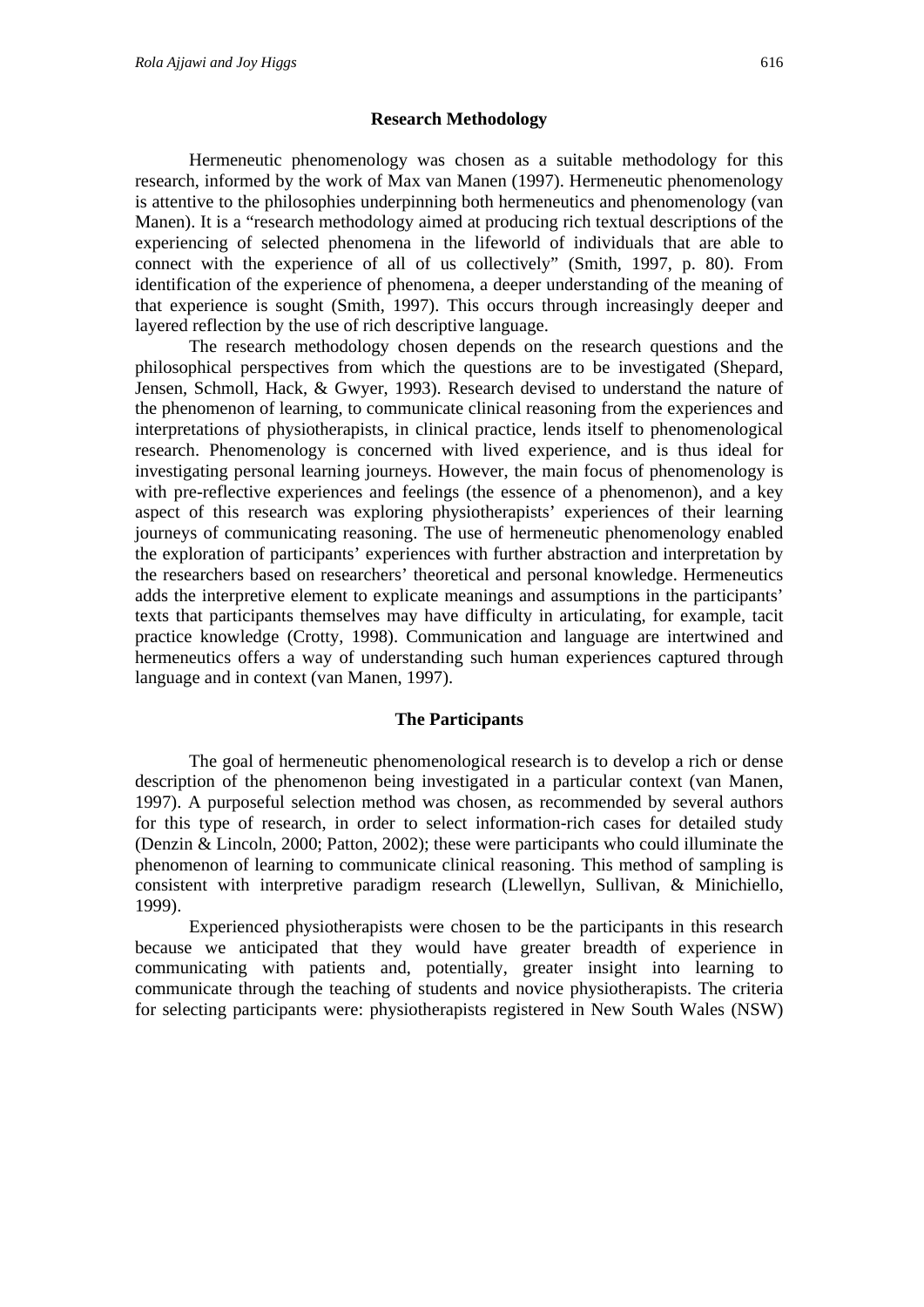$(A$ ustralia)<sup>2</sup> who were working in at least one of three clinical areas (cardiopulmonary, musculoskeletal or neurological physiotherapy), with a minimum of 5 years of clinical experience in physiotherapy, and a minimum of 2 years of supervision experience of undergraduates and/or new graduates in their clinical area. It was determined that 12 participants (four in each clinical area) would allow for in-depth data collection with repeated interviews, and would provide the possibility for *saturation* to be achieved (that is, to reach a point in data collection and analysis where no new ideas were arising). The achievement of saturation was subsequently checked and reached during data analysis.

Four of the participants were male, eight were female: This is comparable to the gender mix among physiotherapists registered in NSW in 2005 (NSW Physiotherapists' Registration Board, 2005). Participants' number of years working as physiotherapists ranged from 6 to 26 years, demonstrating a wide level of experience and varying stages of development of reasoning and teaching ability. The advantages of this range of experience are the richness in the depth of data obtained and the multiple perspectives illuminating the phenomena. In addition, participants were at varied stages in their career and life ambitions, with differing life experiences, motivations, and goals. This diversity lends richness to the data and is a valued aspect of interpretive paradigm research.

#### **Data Collection Methods**

Methods of data collection were observation, written reflective exercises, and repeated semi-structured interviews. Figure 1 above illustrates the sequence of these activities. These strategies were chosen because they are congruent with the philosophical framework of the research paradigm and methodology, and enabled access to participants' experiences.

#### **Observation**

-

A convenient date was arranged with each participant for Rola to observe them carrying out their normal work tasks for the majority of one day. Participants were asked to choose a day where they could be observed treating patients and interacting with students and/or new graduates, with no more than one staff or team meeting during the day and no specialist clinics (e.g., fracture clinic). This criterion was stipulated to maximize time spent with the participant observing interactions and actual practice with patients and students. During the observation, Rola acted as an observer and did not participate in any activities undertaken by the participant, and attempted to minimize inconvenience associated with her presence.

Observation was used to access the phenomenon of communicating clinical reasoning in context and to observe interactions and possible influencing factors. The importance of observation in addition to other data collection methods is that much of the thinking (or clinical reasoning) involved in clinical practice occurs at a rapid and subconscious level, particularly in experienced practitioners. Feedback or prompting on observed behaviors can serve to prompt recall and awareness of thinking, and enable practitioners to verbalize their reasoning, reflect upon it, and explain the rationale for it.

 $2$  The total number of physiotherapists registered in NSW in 2005 was 6,454 (NSW Physiotherapists' Registration Board, 2005).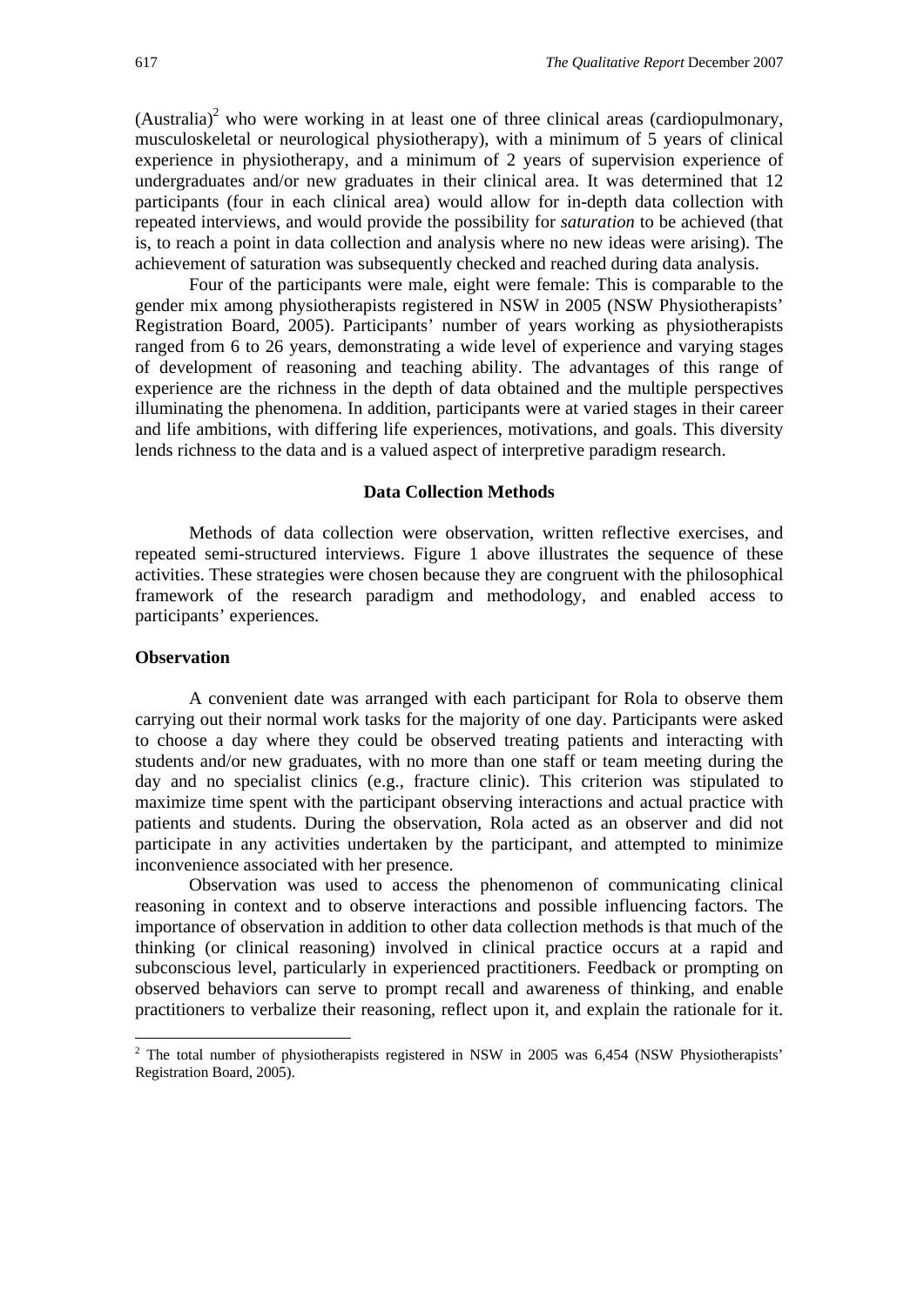This was utilized during the interviews when the researcher asked about observed encounters. Similarly, workplace learning is a largely subconscious phenomenon embedded in social interactions (Billett, 1996). Many experiences, observations, and connections are constantly being recorded during learning, for possible later reflection and learning. Observation was also used to gain an understanding of the work setting, to note other people interacting with the participants in the workplace, and to observe the extent to which participants used behavioral strategies (e.g., the use of touch and body position) and cultural tools in their work (e.g., jargon). These observations were used both to prompt reflections by the participants on their current and past learning journeys and experiences, and to provide points of reference for interpretation of findings.

#### **Reflective Written Exercises**

As part of the process of constructing the data sets or texts, participants were asked to complete three reflective exercises, which included a preparatory exercise, a learning timeline, and a particular incident report. Reflective exercises were used to assist participants in reflecting on their past learning experiences related to clinical reasoning and its communication. These exercises were utilized in combination with probing questions during interviews to encourage deeper exploration of participants' learning experiences.

The preparatory exercise consisted of open-ended questions that participants were asked to answer in writing. The questions focused on communication of clinical reasoning with novice physiotherapists because teaching would have been a more obvious/familiar context for consciously communicating their reasoning and for thinking about their reasoning (e.g., critiquing how and how well they reasoned). The aims of this exercise were threefold; first, to establish the participants' understanding of the research phenomena (learning to reason, communicating reasoning, and learning to communicate reasoning); second, to raise their awareness of these phenomena in their daily practice; and third, to identify areas for probing in the first interview.

In the second exercise, participants were asked to draw two learning timelines that described significant events, mentors, colleagues, friends, courses, and training, which they had experienced during their career, and which may have influenced their clinical reasoning and the communication of their reasoning. The timelines were used to raise participants' awareness of events that accelerated learning (or possibly led to a decline in learning) and to provide a focus for discussion for the second interview. In addition, the learning timelines provided a greater understanding of the sources of knowledge that participants drew upon in their daily practice.

In the third exercise, participants were asked to write a direct account of three personal experiences that resulted in a change in the way they explained their clinical reasoning to patients, novice physiotherapists, or other health professionals. The particular incidents that the participants described were directly oriented to the phenomenon of learning to communicate clinical reasoning and were used as a stimulus for dialogue in the third interview. Jensen, Gwyer, Shepard, and Hack (2000, p. 32) referred to such incidents as *clinical exemplars*, and used them to aid clinicians' recall of significant events in their professional growth and development. Critical incidents have also been used effectively to explore workplace experiences of new graduate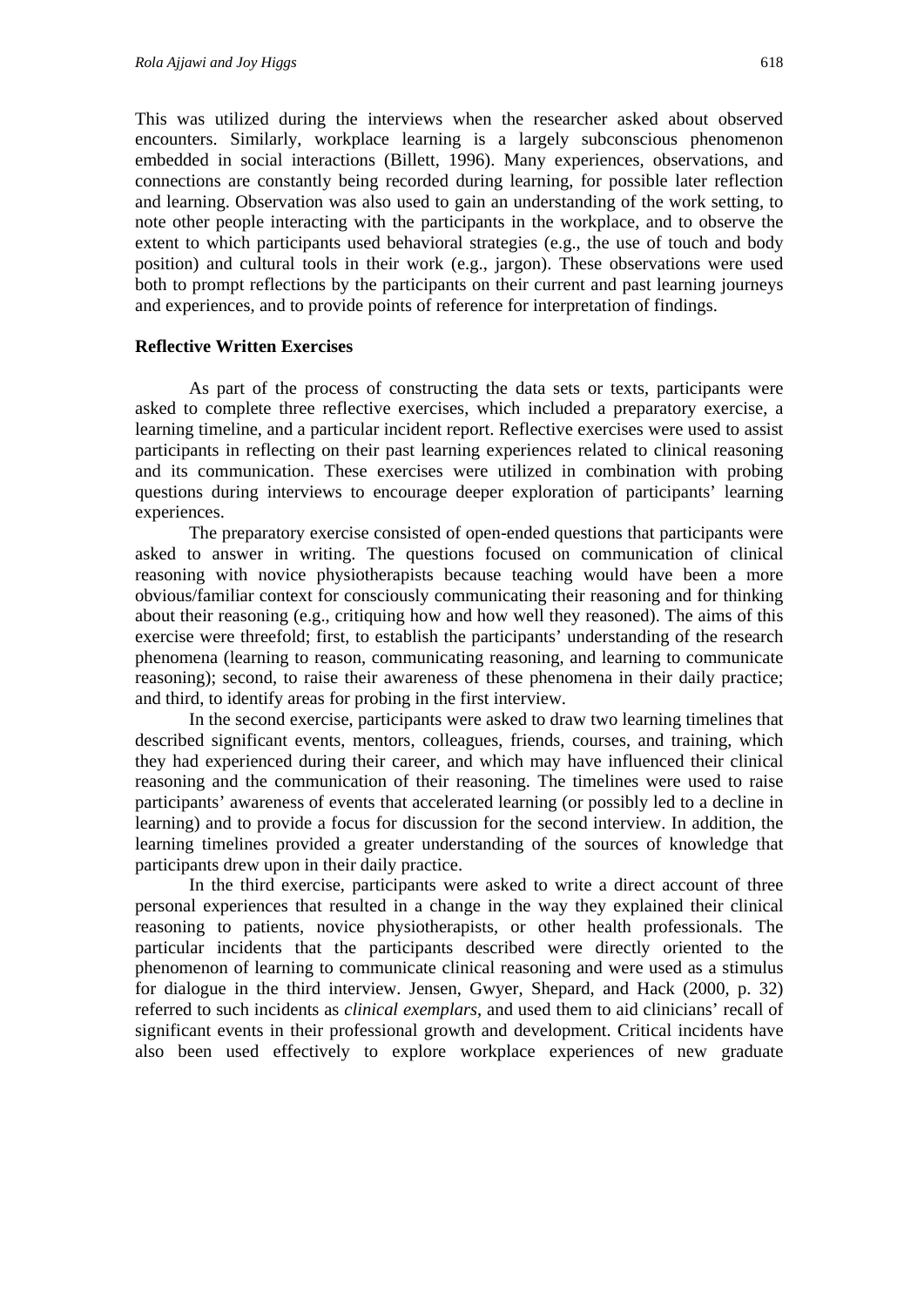physiotherapists working in New Zealand, specifically their socialization experiences and the factors perceived to influence these experiences (Roe-Shaw & Higgs, 2003).

As noted by van Manen (1997), writing is inherently reflexive, making it more difficult for the writer to stay close to an experience as it was immediately lived. Writers tend to include explanations and interpretations with their description of the experience. Therefore, each written exercise was followed by an interview where the participants were encouraged to focus directly on the actual experience and describe it in detail (noting that hermeneutics assumes that all experiences are always already interpreted simply through choice of language).

#### **Interviews**

In hermeneutic phenomenology the interview serves very specific purposes. First, it is used as a means for exploring and gathering of narratives (or stories) of lived experiences. Second, it is a vehicle by which to develop a conversational relationship with the participant about the meaning of an experience. This may be achieved through reflection with the participant on the topic at hand (van Manen, 1997). Interviews also allow participants to share their stories in their own words.

There are various ways of conducting research interviews, including structured, semi-structured, and unstructured interviews (Minichiello, Madison, Hays, Courtney, & St. John, 1999). A semi-structured interview format was chosen in this research to provide the advantages of both structured and unstructured interviews. Semi-structured interviews provide greater breadth or richness in data compared with structured interviews, and allow participants freedom to respond to questions and probes, and to narrate their experiences without being tied down to specific answers (Morse & Field, 1995). A further advantage over unstructured interviews is the ability to compare across interviews because some of the questions are standard (Minichiello et al., 1999). See Appendix A for a list of the key questions asked during the interviews.

#### **Field Notes**

Three types of field notes were recorded during the research process, as described by Minichiello, Aroni, Timewell, and Alexander (1995); the transcript file, personal file, and analytical file. The transcript file contained raw data from the interviews. The personal file contained a detailed chronological account of the participants and their settings, other people present (e.g., staff, clients, and their family), and reflective notes on the research experience and methodological issues. The information contained in the personal file enabled reconstruction of conversations in context rather than simply relying on a-contextual verbal recording; this strategy was suggested by Minichiello et al. (1995). Specifically, any observable evidence of participants' reasoning and strategies, that they used to communicate their reasoning to clients and novice physiotherapists, were recorded. The analytical file contained a detailed (critical) examination of the ideas that emerged in relation to the research questions as the research progressed. It also contained reflections and insights related to the research that influenced its direction. It was a means of prompting and recording reflexive inquiry by the researchers. For example, Rola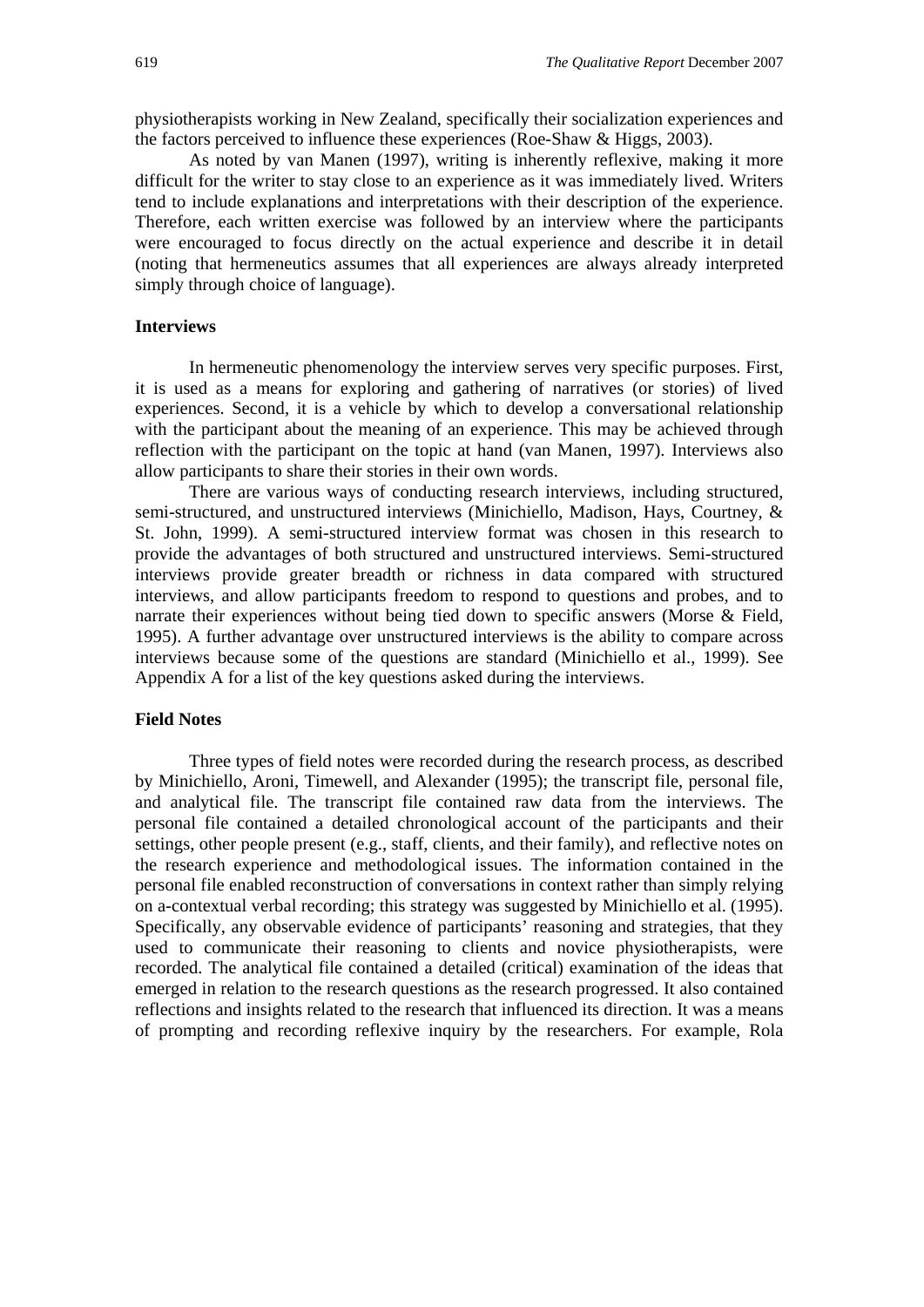frequently recorded her emerging ideas and questions in the analytical file and brought these ideas to supervisory meetings for discussion with Joy.

#### **The Role of the Researcher in Data Collection**

During this research, Rola, as the principal data collector, was both a researcher and a member of the same profession as her participants. Being, thus, an insider gave her several advantages. It helped to facilitate trust and confidence in the researcherparticipant relationship and allowed her to establish rapport with the participants early in the data gathering process, providing access into their clinical world and thoughts. Specific jargon may be a code that is hard for non-members to understand (Fontana  $\&$ Frey, 2000). Rola was already fluent in the language the participants spoke, which provided greater access to their world without the need to constantly ask for clarification. However, this may be a disadvantage if researchers ascribe meanings to certain words or jargon, behaviors, and decisions, with which participants differ (Minichiello et al., 1995). Being aware of this disadvantage, Rola attempted to maintain what van Manen (1997) referred to as *hermeneutic alertness*, which occurs in situations where researchers step back to reflect on the meanings of situations rather than accepting their pre-conceptions and interpretations at face value. Thus, reflexivity was viewed as an important dimension in designing and implementing this research. Throughout the research, opportunities for thoughtful analysis of the research experience, and the relationship between the researchers, participants, and the research (e.g., research questions, methods) were built into the research process and are explicated in this account.

### **Ethical Conduct of the Research**

Ethical approval for this research was obtained from the University of Sydney Human Research Ethics Committee and from relevant ethics committees at each hospital site from which data were collected. Ethical considerations raised by this research were concerned with obtaining informed consent and maintaining participant confidentiality. Informed consent is defined as "the voluntary and revocable agreement of a competent individual to participate in a therapeutic or research procedure, based on an adequate understanding of its nature, purpose, and implications" (Sim, 1986, p. 584). Informed consent may be broken down into four constituent elements: disclosure (providing adequate information), comprehension (understanding of information), competence (ability of participants to make a rational decision), and voluntariness (no coercion) (Sim, 1998).

All participants were provided with information sheets detailing the aims of the research and the research process. These information sheets were provided to the participants either directly or via the physiotherapy managers. All participants were given the opportunity to ask questions about the research, and were aware that they could withdraw from this research at any time without negative consequences. Written consent was obtained from each volunteer prior to commencement of data collection. There were no existing power relations between the researchers and the participants that could be perceived as coercion.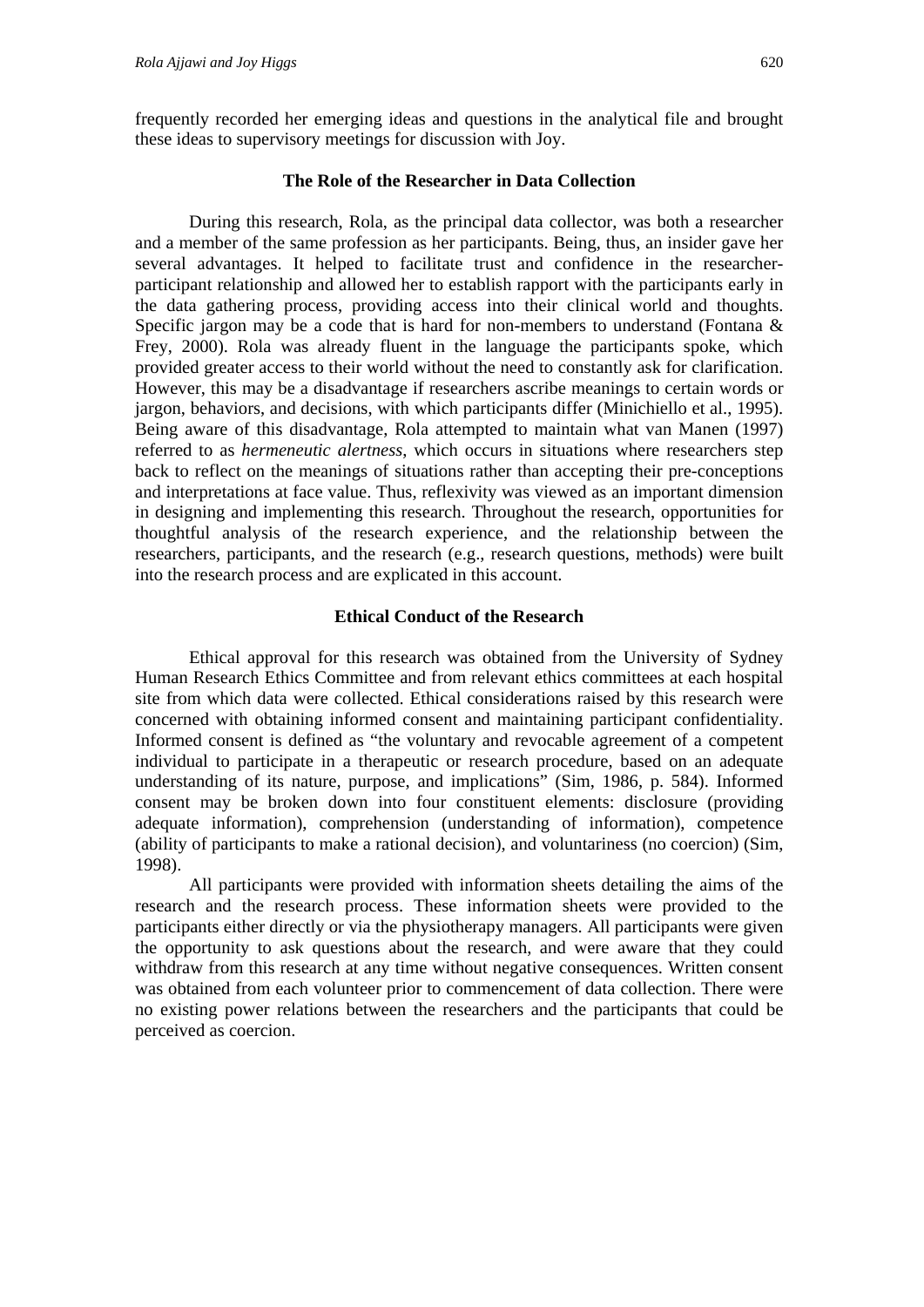A verbal explanation and information statements were also provided to all patients, students, and novice physiotherapists with whom the participants interacted during the observation phase of this research. Written consent was obtained from these "secondary" participants before commencement of data collection activities. Patients were excluded if they declined or were unable to give consent (e.g., if unconscious, under the influence of heavy medication, or with insufficient grasp of the English language). An attempt was made to obtain written consent from all the patients; however, this was not possible on a few occasions, such as in some patients in the high dependency unit, who had multiple cannula sites and lines in the dominant hand and forearm. In these cases verbal consent was audio recorded, while a witness was present (usually the treating physiotherapist), and was documented in the field notes.

Maintaining participants' confidentiality is often a major ethical concern of interpretive research because of the personal nature of the research and the type of questions the participants are asked. Confidentiality was maintained through the use of pseudonyms in the research reporting and by changing specific contextual details that could have revealed the identity of the participant.

#### **Data Analysis Methods**

In keeping with the methodology adopted in this research, data analysis methods were developed from phenomenological and hermeneutic principles and from guidelines in the literature about systematic, useful ways of interpreting research data. Therefore, the methods we used were specific to this research, but also drew on the experience and knowledge of experts in the field of interpretive research. There were six stages in the analysis (see Table 2). Throughout all stages of the data analysis there was ongoing interpretation of the research text and the phenomenon of learning to communicate clinical reasoning. In addition, we continually tested our pre-research assumptions about the phenomena by comparing and contrasting these assumptions with the findings in the research text. In this way, we were able to address any prejudices developed from the literature and personal experience. By constantly cross-checking our interpretations with the original transcripts we sought to maintain closeness (or faithfulness) to the participants' constructs, grounding interpretations in the data. This strategy to maintain authenticity was suggested by Lincoln and Guba (2000). Dialogue between the authors of this paper about emerging findings served to further check the faithfulness or authenticity to the data.

Table 2

| <b>STAGE</b> | <b>TASKS COMPLETED</b>                            |
|--------------|---------------------------------------------------|
| 1. Immersion | Organizing the data-set into texts                |
|              | Iterative reading of texts                        |
|              | Preliminary interpretation of texts to facilitate |
|              | coding                                            |
|              |                                                   |

*Stages of Data Analysis Developed for this Research*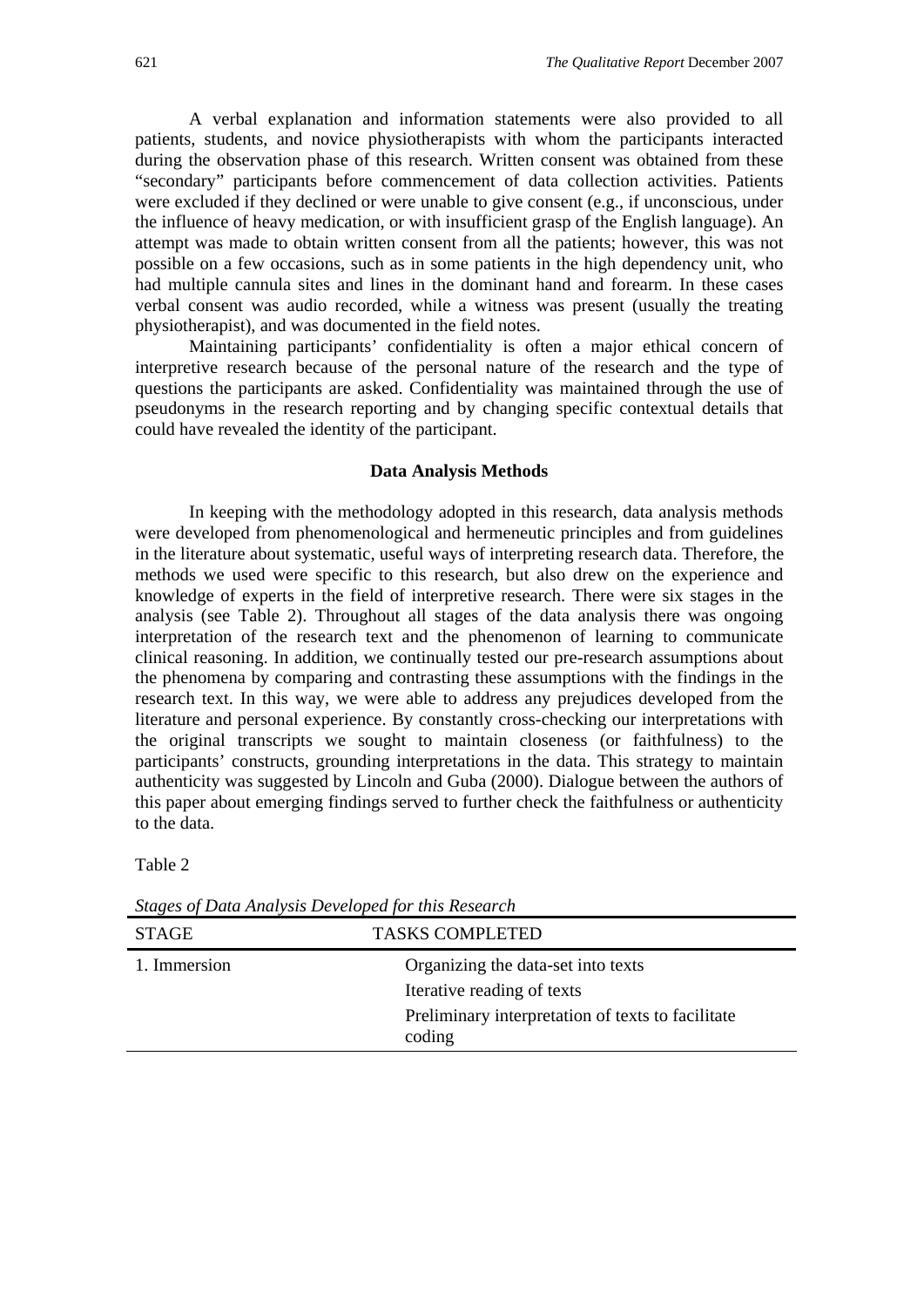| 2. Understanding                                 | Identifying first order (participant) constructs<br>Coding of data using NVivo software                                   |
|--------------------------------------------------|---------------------------------------------------------------------------------------------------------------------------|
| 3. Abstraction                                   | Identifying second order (researcher) constructs<br>Grouping second order constructs into sub-themes                      |
| 4. Synthesis and theme<br>development            | Grouping sub-themes into themes<br>Further elaboration of themes<br>Comparing themes across sub-discipline groups         |
| 5. Illumination and illustration<br>of phenomena | Linking the literature to the themes identified above<br>Reconstructing interpretations into stories                      |
| 6. Integration and critique                      | Critique of the themes by the researchers and<br>externally<br>Reporting final interpretation of the research<br>findings |

#### **Phenomenological Strategies**

The aim of phenomenological data analysis is to "transform lived experience into a textual expression of its essence – in such a way that the effect of the text is at once a reflexive re-living and a reflective appropriation of something meaningful" (van Manen, 1997, p. 36). Text may be viewed as both the data and product of phenomenological research (Smith, 1997). The aim of researchers using phenomenology is to construct an animating, evocative description (text) of human actions, behaviours, intentions, and experiences as we meet them in the *lifeworld*. Phenomenological descriptions are rich and evocative, invoking in readers the *phenomenological nod* in recognition of a phenomenon so richly described that they too may have experienced (van Manen, p. 27). The product of phenomenological research should be simple and straightforward, such that readers who have experienced the phenomenon may analyse their own reality with the identified themes (Swanson-Kauffman & Schonwald, 1988). Phenomenological themes may be understood as *structures of experience* and offer a thick description of phenomena (van Manen).

In this research, a systematic method of thematic data analysis was adopted, as informed by Titchen and colleagues' work (Edwards & Titchen, 2003; Titchen, 2000; Titchen & McIntyre, 1993). This method allowed for systematic identification of participants' interpretations and constructs (first order constructs), which were then layered with the researchers' own understandings, interpretations, and constructs (second order).

#### **Hermeneutic Strategies**

The hermeneutic circle and dialogue of question and answer were two key strategies drawn from the hermeneutic literature that were incorporated in this research. The hermeneutic circle is a metaphor for understanding and interpretation, which is viewed as a movement between parts (data) and whole (evolving understanding of the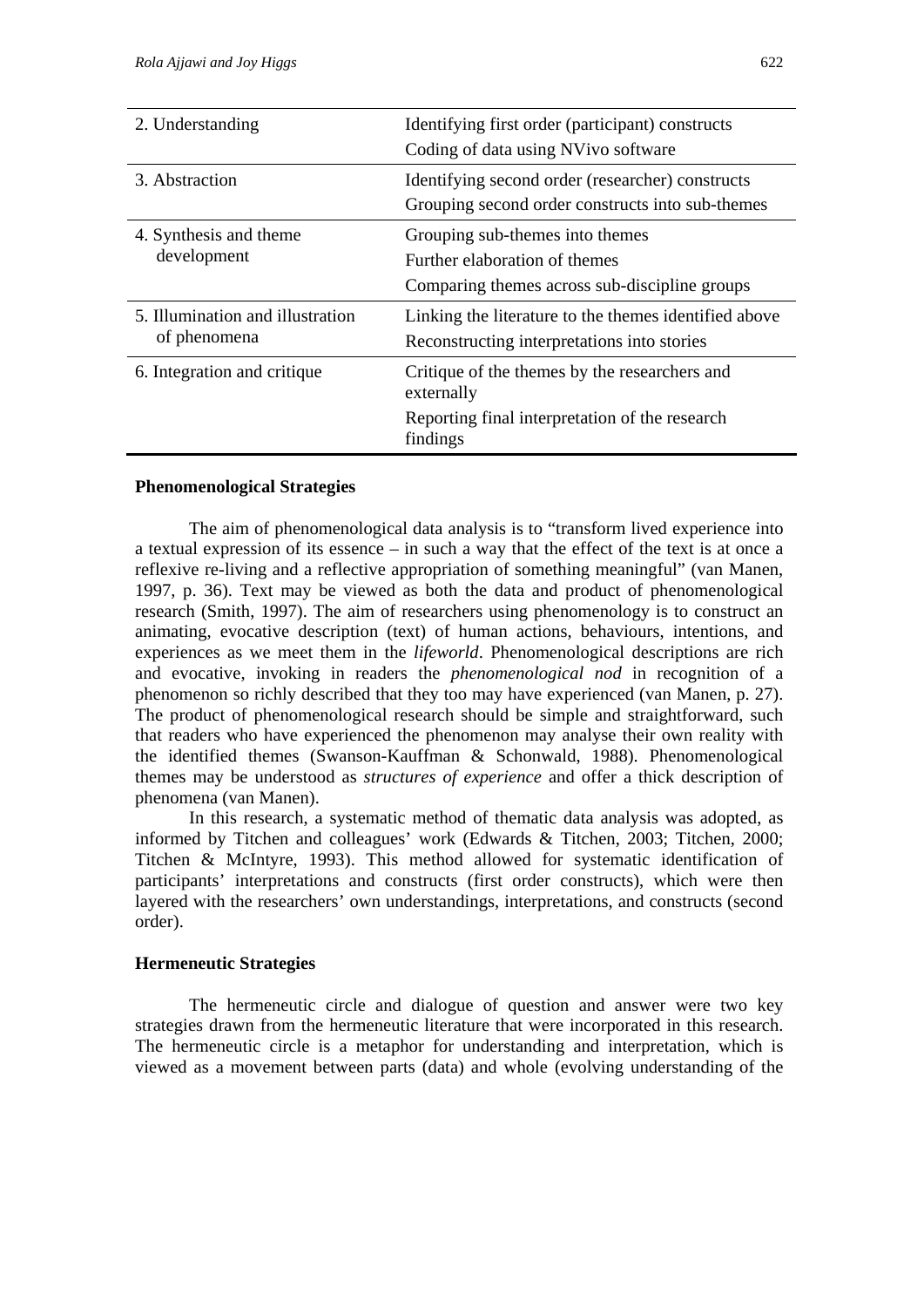phenomenon), each giving meaning to the other such that understanding is circular and iterative (see Figure 2). Therefore, the researcher remains open to questions that emerge from studying the phenomenon and allows the text to speak; the answer is then to be found in the text. In this context, the text is a creation by the researcher from data collected from participants. Understanding emerges in the process of dialogue between the researcher and the text of the research. The act of interpretation itself represents a gradual convergence of insight on the part of the researcher and the text (Bontekoe, 1996).





#### *Stage one: Immersion – Organizing the texts*

Texts were constructed for each participant from the interview transcripts, field notes, and written exercises. These texts were collated into the three disciplinary subgroups. Rola read and re-read all written texts (interview transcripts, written exercises, and field notes) for each participant to become very familiar with the text set. She also listened repeatedly to the audio recording of the interviews along with the relevant field notes. This process is often referred to as *immersion* (in the data) (van Manen, 1997) and involves engaging with the meaning of the texts, where the aim is to get a "sense" or preliminary interpretation of the texts, which then facilitates coding. Field notes written during the observation and interaction with the participants were used to facilitate the recreation of the context in which reasoning and its communication occurred, which was an important part of text interpretation. Joy, as the doctoral research supervisor, read segments of the transcripts, written exercises, and field notes to become familiar with the texts and to enable dialogue between the researchers during supervision sessions about the emergent coding frameworks. Dialogue between the researchers served as a vehicle for reflection on emerging ideas and to help develop and expand these ideas. Such dialogue is valuable for providing insight, considering alternative interpretations and contradictions, and thoroughness in interrogating the data (Barbour, 2001). Emerging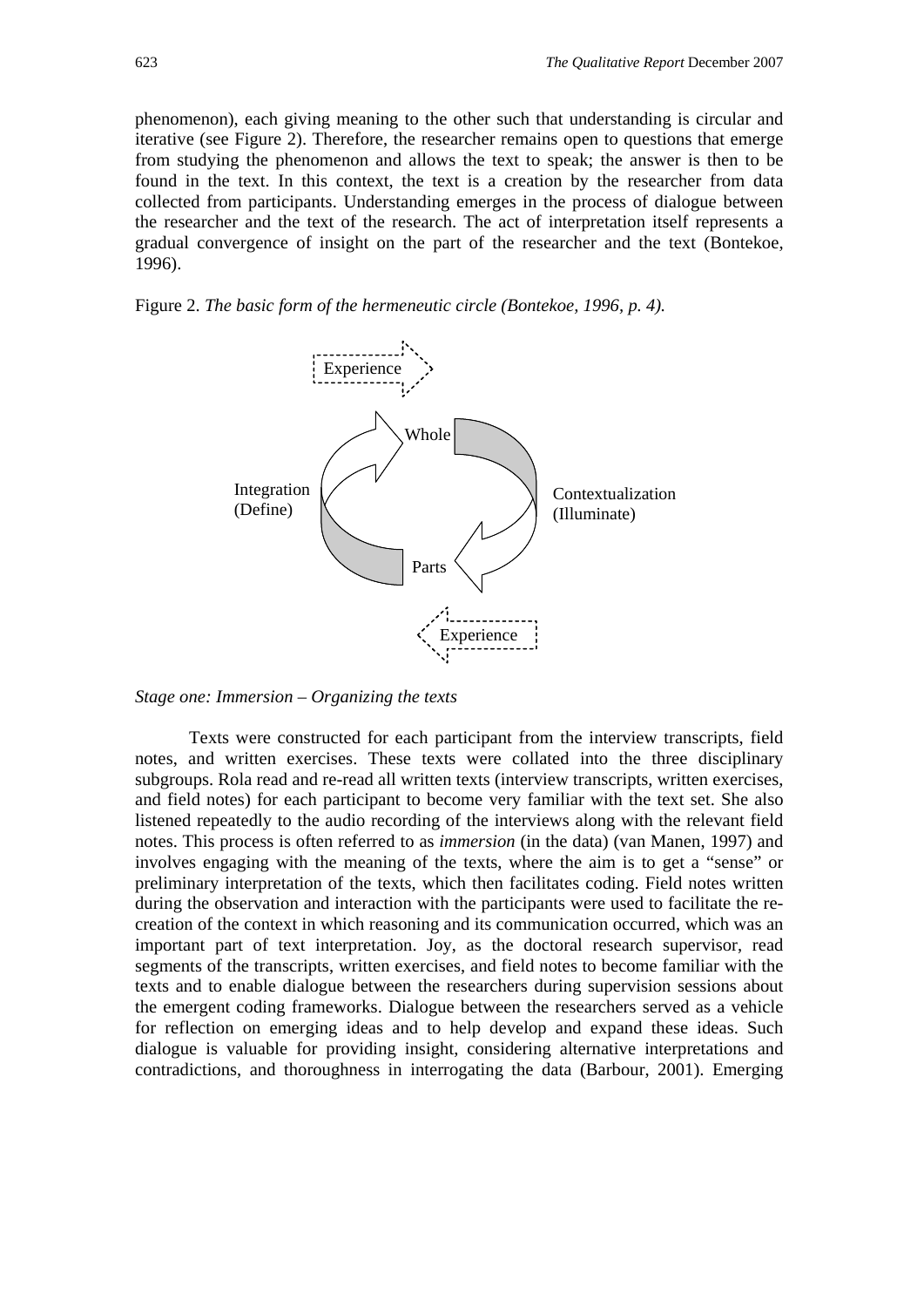thoughts were documented in the form of memos linked to the relevant section of the text in NVivo.

#### *Stage two: Understanding – Identifying first order constructs*

First order constructs refer to participants' ideas expressed in their own words or phrases, which capture the precise detail of what the person is saying (Titchen  $\&$ McIntyre, 1993). These constructs were related to the research questions linked to clinical reasoning, communication of clinical reasoning, learning to reason, and learning to communicate reasoning. First order constructs were identified first for all participants in the cardiopulmonary subgroup, and were then used to code for the remaining participants, with a constant process of checking for appropriateness and completeness of these constructs. The texts were coded (using NVivo software) to identify these constructs. During this stage, Joy, in her supervisory capacity, provided feedback and questioned the relevance of the constructs, identifying overlap and/or connections between the first order constructs.

The researcher's understanding of the participants' first order constructs was checked at each stage with the participants by feeding back to the participants ideas raised in previous phases (see Figure 1) and by probing questions during interviews. This form of iterative member checking provided a progressively richer and deeper understanding of the participants' experiences and learning journeys, and was a central aspect of producing findings from the interactions between the researcher and the participants as the research progressed.

#### *Stage three: Abstraction – Identifying second order constructs and grouping to create themes and sub-themes*

Second order constructs were then generated using the researchers' theoretical and personal knowledge; these were abstractions of the first order constructs. A computer file was created for each second order construct and all relevant extracts from the transcripts, written exercises, and comments from the analytical log were copied into that file using the first order construct as a label. If a second order construct was very similar to an existing one, then all the data were copied into the existing file. Interpretation of each interview transcript was used to form a picture of that participant's data as a whole, which then informed understanding of each transcript such that a richer, deeper understanding of the phenomena evolved. In the same way, a composite data-set for each subgroup was formulated that was used to understand each participant's data and to seek any similarities between the subgroups. Thus, at the end of stage three all relevant text material was grouped under each relevant construct for each subgroup, in order to answer the principal research question and sub-questions.

#### *Stage four: Synthesis and theme development*

Themes were developed from the results of stages one to three of the analysis. The second order construct files were grouped together into a smaller number of broad themes both across and within the three subgroups. In this stage, themes and sub-themes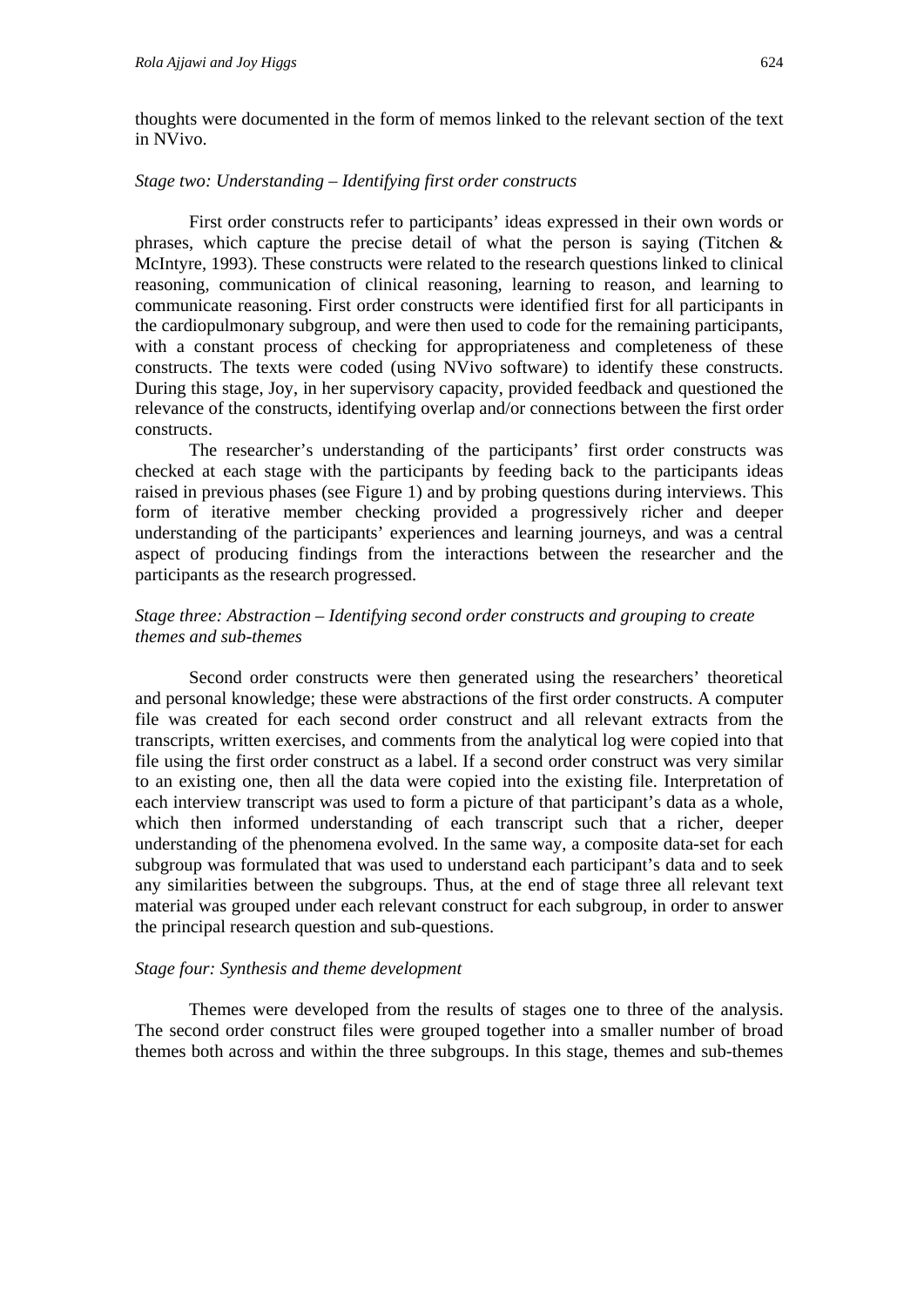were further elaborated and their relationship clarified by reading and re-reading all the data. This stage involved continuously moving backwards and forwards between the literature, the research texts and the earlier analysis, moving from parts to whole following a process informed by the hermeneutic circle. From this process the interpretation of the research phenomenon of learning to communicate clinical reasoning evolved. This in-depth interpretation helped identify meanings that the participants could not articulate, considering the complexity and tacit nature of the phenomenon being investigated. "In determining the universal or essential quality of a theme our concern is to discover aspects or qualities that make a phenomenon what it is and without which the phenomenon could not be what it is" (van Manen, 1997, p. 107).

Themes and sub-themes were presented at the University of Sydney Health Education Conference to gain feedback on the fit and credibility of themes and subthemes, and transferability of the findings to the settings of the practitioners and educators who attended this conference (Ajjawi, Higgs, & Hunt, 2005). The value of presenting the research findings at the conference was in the ensuing feedback and discussions about the research topic that helped to refine or further develop the presentation of the research themes. Most importantly, it was an opportunity for the researchers to reflect on their emerging interpretations in the process of writing and articulating the research process and content. These conference discussions provided supplementary feedback to the participants' input and reflections. It challenged the emerging interpretations through broader lenses and encouraged refinement of explanations and arguments. Finlay (2003, p. 108) argued that reflexivity in a research sense is the "process of continually reflecting upon our interpretations of both our experience and the phenomena being studied so as to move beyond the partiality of our previous understandings." In addition, consideration of the applicability of findings to other educators' contexts was important in highlighting the perceived value of research findings for future implementation by other practitioners, educators, and researchers.

#### *Stage five: Illuminating and illustrating the phenomena*

In this stage Rola examined the literature for links to the themes and sub-themes identified from the entire data set. She also looked for links between the main themes to support further theoretical development. Using the themes, sub-themes, and their interrelationships as a basis, she reconstructed the participants' learning journeys using their own words (or first order constructs) in order to illuminate the journey and highlight key findings from the data. Joy provided feedback on the quality of the stories. Participants' timelines and particular incident exercises were repeatedly examined during this stage to ensure that the constructed stories where faithful to participants' learning experiences.

#### *Stage six: Integration – Testing and refining the themes*

The final stage of data analysis involved critique by the researchers, through critical debate, of the seven themes, along with a final review of the literature for key developments that could impact on or increase our understanding of the phenomenon. In addition, the themes and an interpretation of learning to communicate clinical reasoning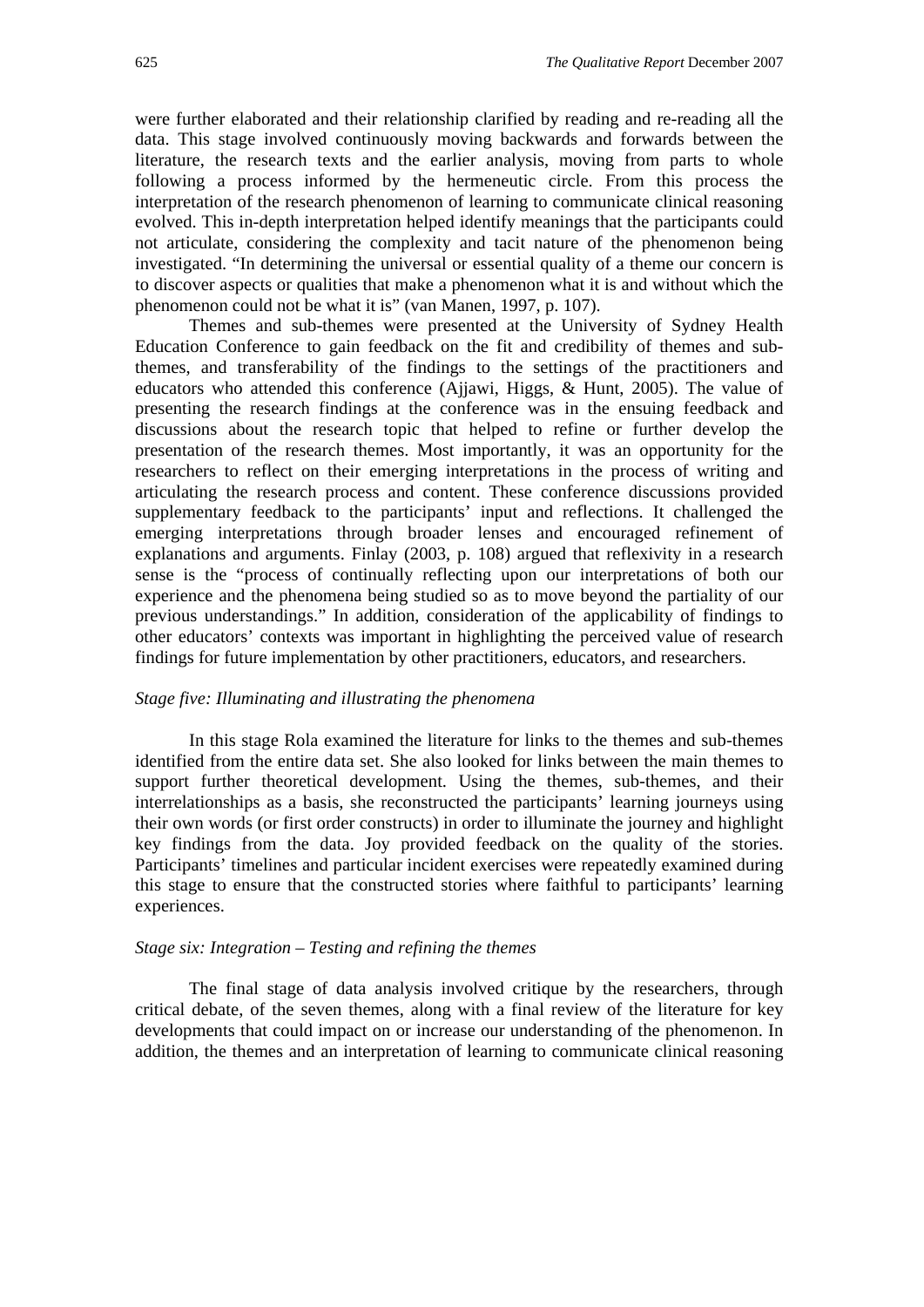were presented at the Association for Health Professional Education (ANZAME) Conference in July 2006 for comment (Ajjawi & Higgs, 2006). The ANZAME conference is attended by students and health professional educators, both clinical and academic, mainly from Australia and New Zealand. The presentation of the phenomenological findings from this research sought to check their verisimilitude (i.e., the fit of findings with others engendering a recognition of the familiarity or resonance of these findings with their own experiences). This was seen as a further critique of the findings and it aided Rola's examination of the themes with an audience other than the participants to test the clarity and meaningfulness of the findings. The researchers were also able to test the relevance of the findings in a community of researchers, academics, and health professionals who might use these findings in their teaching, research, or practice. Comments received were incorporated into the interpretation and subtle adjustments were made, where necessary.

#### **Overview of Research Findings**

Seven themes emerged that explicate how experienced physiotherapists learn to reason and to communicate clinical reasoning. Each theme is presented followed by a participant quote to demonstrate grounding in the data. A more detailed report of these findings can be found in Ajjawi (2006) and Ajjawi and Higgs (2007). In this paper the focus is on the methodology rather than the findings of the research.

#### **Theme 1: Learning to reason and to communicate reasoning are situated, embedded, and enriched in practice**

A key finding common to all the participants was that their learning of clinical reasoning and its communication occurred in context. Both phenomena were embedded in specific situations and in the context of practice, and could not be considered acontextual. Learning of such complex, socially constructed, and experienced phenomena occurred best in their real workplaces and professional interactions.

Working in a place like this really challenges you because, being a large teaching hospital you're going to see it all, I think I'm lucky in that respect in that I have had a lot of different experiences and a lot of different hospitals, it's helped along the way and I think being exposed to some really difficult clinical situations really does help develop your clinical reasoning skills. (CP1 interview 2, paragraph 45)

#### **Theme 2: Professional attributes and responsibilities are drivers of learning to reason and to communicate reasoning**

Motivation to learn was associated with a desire to deliver better patient outcomes, better service delivery, and better student learning that stemmed from excitement, passion, and enjoyment of the clinical area in which each physiotherapist worked, balanced with the challenges of reasoning and communicating reasoning faced in daily practice.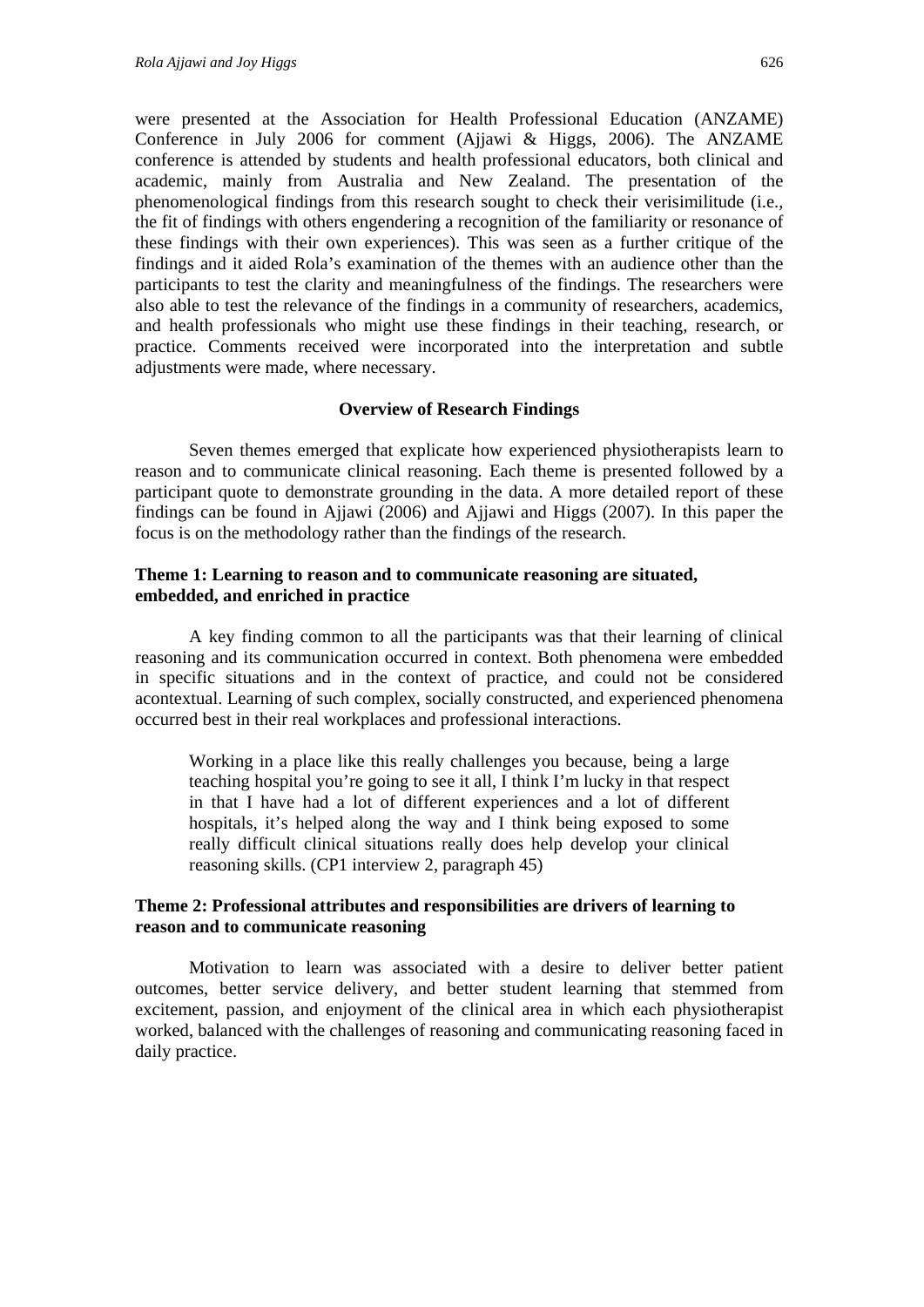As you become more professional, more experienced, you start to take on more accountability for your decisions, so maybe it's something as simple as I'm developing a program for a person with XX (condition) and I realize now that actually what I'm doing, what I'm thinking will have an impact on their life expectancy … you start to professionally realize that actually you're accountable for your reasoning and if the patient gets better great, but they might get worse and it might be because of the way you've been reasoning, so that professional accountability comes in. (CP3 interview 2, paragraph 112)

#### **Theme 3: Communities of practice support, foster, and frame the development of clinical reasoning and its communication**

Learning to reason was most often reported as an activity that occurred in association with other people rather than in isolation. Participation with colleagues, peers, students, and patients, where the participants felt supported in challenging situations and shaped and guided in their learning, was a powerful way to learn to reason and communicate reasoning. Upon reflection, participants appreciated the significant contribution of role models, mentors, and peers to their learning of clinical reasoning. In this way communities of practice support and foster the development of clinical reasoning and its communication.

I would learn a lot from my peers, particularly  $C^*$  is a very good clinician and he is very generous in his teaching … so I would often ask him questions and watch what he is doing across the gym … sometimes I disagree with how he does things but it's nice to have interesting conversations questioning who is doing what and why. (N2 interview 2, paragraph 49)

#### **Theme 4: The workplace culture is a major influence on learning to reason and to communicate reasoning**

Culture consists of the matrix of stories, symbols, beliefs, attitudes, and patterns of behavior in which individuals exist and function (Coulehan, 2005). Working in a culture influences the learning of clinical reasoning and its communication. Culture is the medium through which people's understanding of work practices, their attitudes, and behavior (including critical thinking and decision making) are learned and shaped. This view of learning involves collaborative learning relationships based on dialogue and negotiation (Solomon, 1999). There is considerable overlap between workplace culture and communities of practice.

Culture is the experience of likeness with the people around you whether it's history or attitude or approach or belief or all those kind of things, so I think we've got a group of people who have some amount of experience who want to keep trying to do it better, so that … has developed a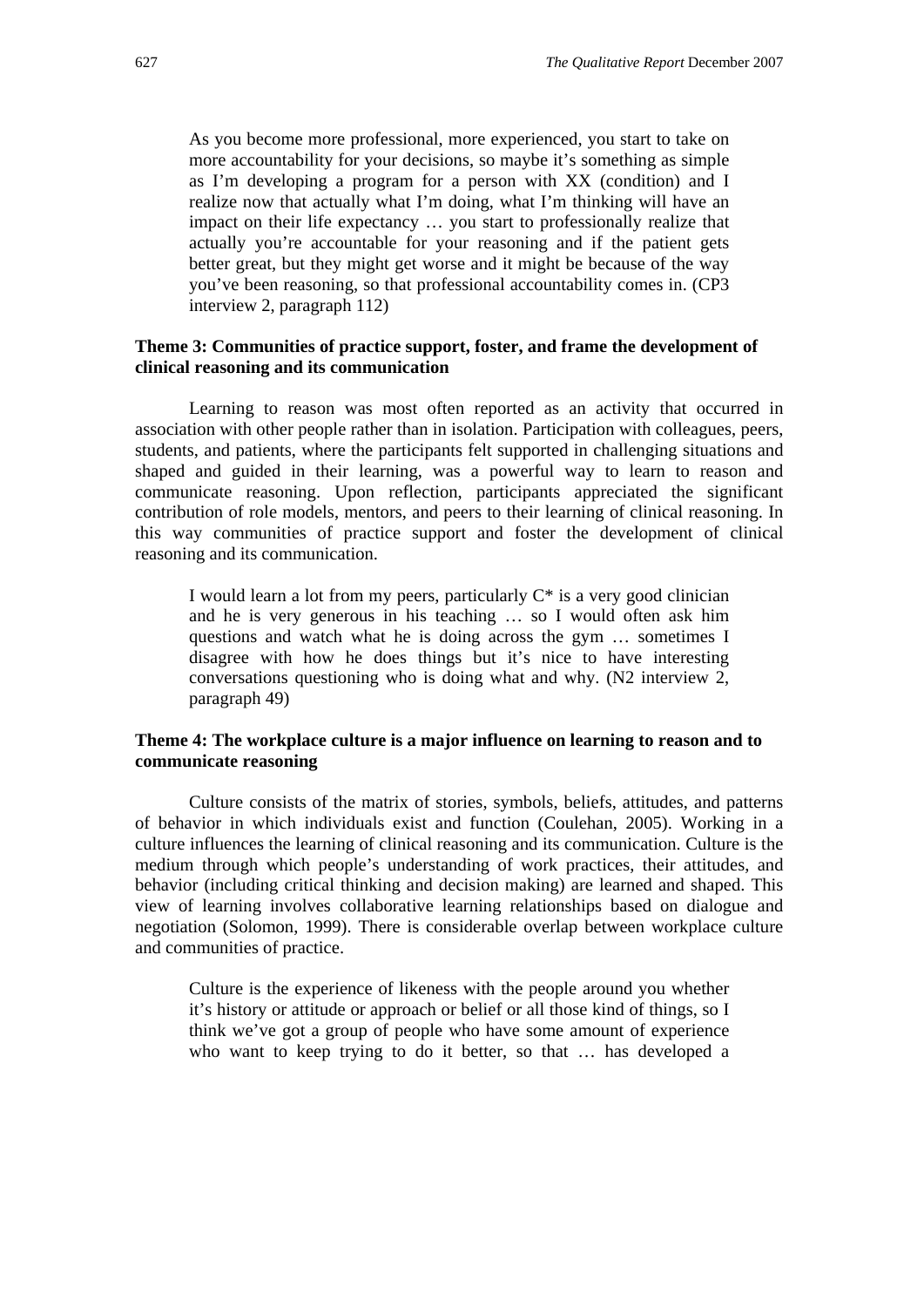situation where learning can occur. I guess there has to be the situation where learning is seen to be important or improving is seen to be valued, so I guess culture is also having similar values. It's a very blessed environment. (N2 interview 2, paragraph 211)

#### **Theme 5: Experiential learning strategies are powerful tools for enhancing clinical reasoning and its communication**

Guidance, observation, modeling, discussion, and feedback were found to be effective strategies for the development of clinical reasoning and communication abilities. These tools are frequently described in the socio-cultural educational literature on facilitating or promoting learning (e.g., pointing out salient cues, feedback, questioning) (Cope, Cuthbertson, & Stoddart, 2000; Sanders & Welk, 2005). These strategies are congruent with learning in communities of practice because of the emphasis on collaborative learning through social participation, dialogue, and negotiation. A common aspect of all these strategies is that they act as prompts to focus attention on particular aspects of clinical reasoning (including communication), thereby leading to critical examination of the new information or strategies against what is already known.

The key [to learning] is watching other people who teach and seeing how they do it, and picking up from the things that they do well and modifying your own practice, so that's definitely ongoing. That's primarily through working with other staff, also seeing staff that don't do it well reinforces the way that I do things. (MS1 interview 3, paragraph 232)

### **Theme 6: Self-evaluation and reflection on practice are important strategies to monitor and critique reasoning and communication of reasoning**

Self-evaluation and reflection were strategies used by physiotherapists to monitor and correct their reasoning and its communication. Professionals benefit from being aware of and observing how well they are interacting with others, and how well their communication, content, and style are received by other people; and from developing strategies to improve communication skills.

I had fourth year students … your communication improves as a result of it. It's probably a little bit after the student unit you reflect a little bit and work out how you can do things better or how you can … explain things better. (MS2 interview 2, paragraph 53)

#### **Theme 7: Incidents or episodes that promote reflexivity stimulate and deepen learning of clinical reasoning and its communication**

Mostly participants were not aware at the time that they were learning to reason and to communicate reasoning. However, certain events or episodes during their careers (e.g., teaching students, changing jobs, articulating reasoning, particular incidents, conducting research, and participating in this research) raised their awareness of their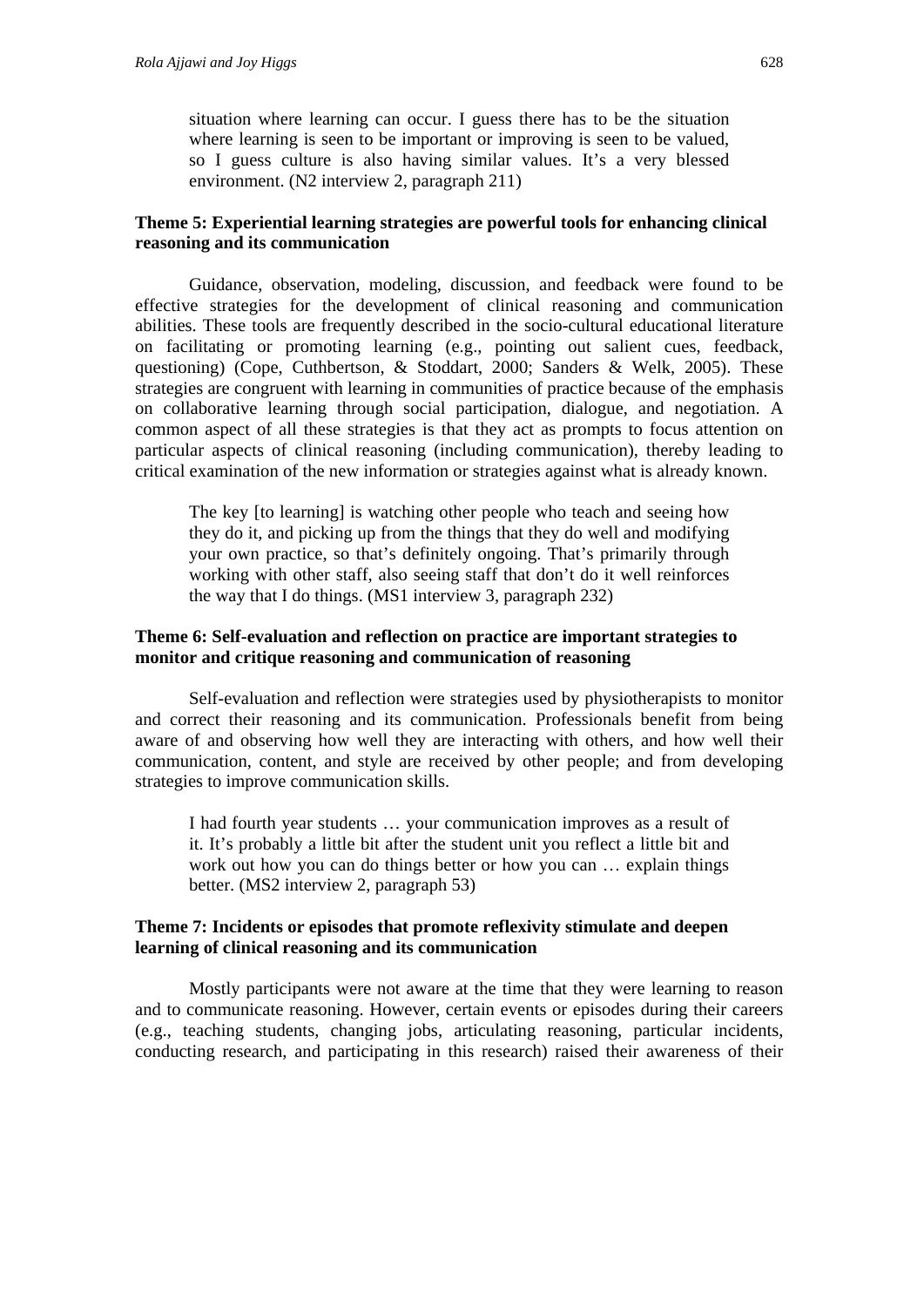clinical reasoning. These episodes of raised awareness almost always reflected periods of rapid development of clinical reasoning depicted in their timeline exercises. When participants were asked to reflect about these episodes during the data collection process they became more acutely aware of the learning that had occurred and were then able to talk in depth about their learning. Although the participants recognized that they were becoming more competent and efficient physiotherapists, they were not always explicitly aware of the improvement in their clinical reasoning and its communication.

Rola: Did doing this timeline exercise tell you anything about how you learned to reason?

CP1: I actually had never thought about it before, I think it [this research] really made me think about why my clinical reasoning has improved over the years and it's not just clinical practice that assists that – it's a whole lot of different things, good experiences, bad experiences, working with different groups of patients, working with different physios with different levels of abilities, ranging from very experienced to incredibly inexperienced/incompetent sometimes and also with students. The other thing that struck me is how having to teach other people really influences your clinical reasoning and also having done postgraduate [study] can affect that as well as having been involved in research where you've really got to look at the current research. (CP1 interview 2, paragraphs 190-192)

In keeping with the goal of phenomenological writing, to richly portray the phenomenon being researched, descriptions of the participants' learning journeys were presented in Rola's PhD thesis as stories that brought to life the experiences of the participants, as they learned to reason and communicate their reasoning. Here we present an extract from Melinda's story that includes episodes, experiences, and pathways that influenced her learning of clinical reasoning and its communication. The participant's first order constructs (that is, her own words and conceptualizations) are retained as much as possible in the story reconstruction. Participants' names have been replaced by pseudonyms and identifying features removed to maintain confidentiality. A key finding of this research is the reciprocal relationship between learning to reason and communicating reasoning, such that learning to reason leads to development of communication ability and communicating reasoning promotes learning to reason. Hence, participants' stories contained intertwined learning experiences about reasoning and about its communication: This is evident in Melissa's story below.

#### **An Extract from Melinda's Story**

As a student I didn't feel that I had learned an awful lot about clinical reasoning, it was more learning techniques, and I remember feeling that I did things because I'd been told to do them rather than thinking about what I was actually doing and why I was doing it. When I graduated I worked for two years in a large teaching hospital and was fortunate enough to have huge amounts of teaching in all different areas. I felt that every single time I did a new rotation I was on a steep learning curve and thought a lot more about why I was doing things rather than just carrying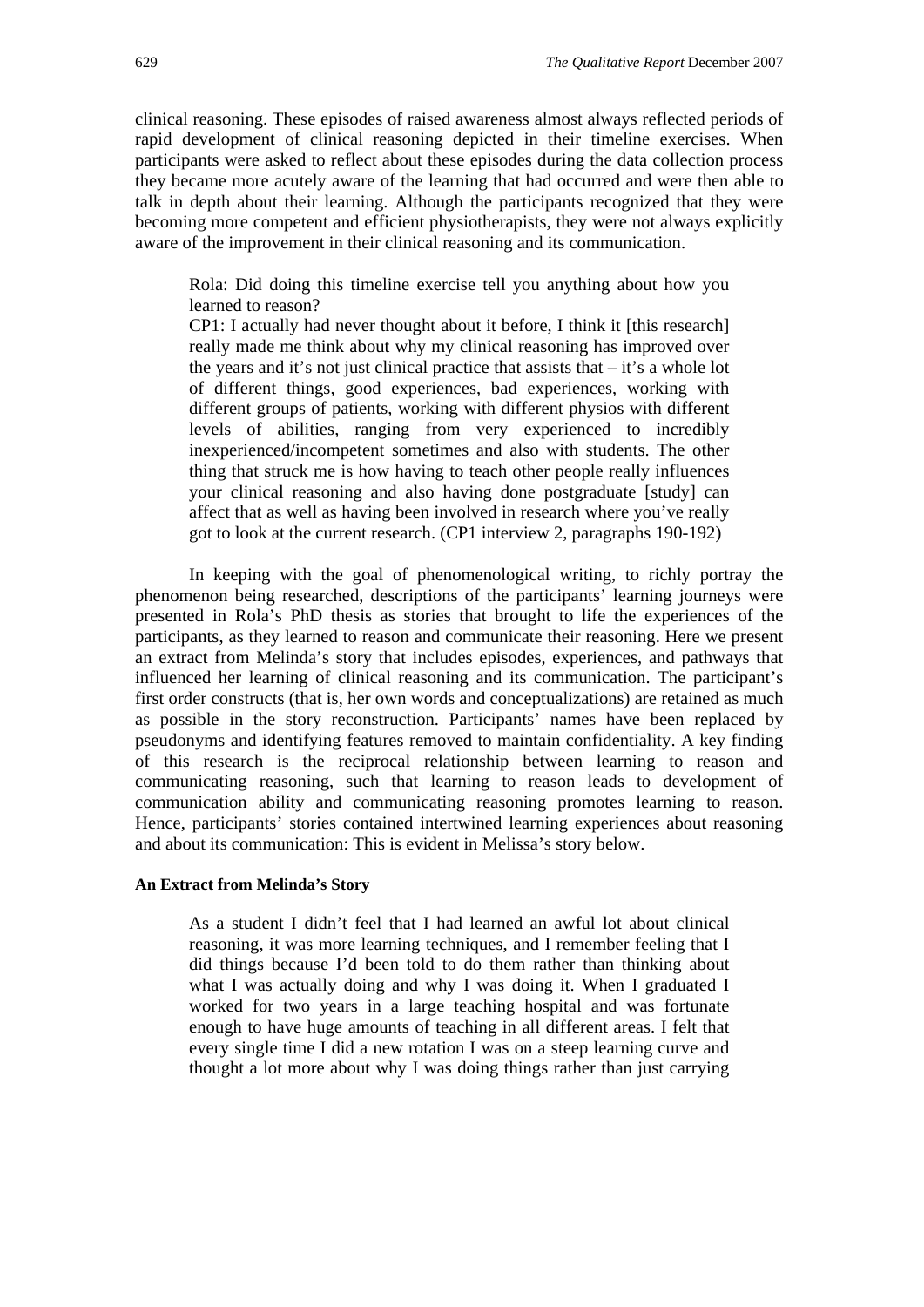out the techniques. We had a lot of formal teaching and a lot of case study type teaching. We had a mentoring system as well which I've set in place here (for my junior physios), where you go through particular patients with senior physiotherapists each week and we also get people to present case studies. As a new graduate although I was learning a lot more reasoning I wasn't really having to communicate it an awful lot, I was talking to patients and a little bit to my seniors and mentors but not huge amounts. I wasn't reasoning (much) therefore I wasn't communicating my reasoning. I just hoped that the patient didn't ask too many questions. Seniors asked me questions, which is why there is still some rise in my communication (at that time). Then I became the musculoskeletal senior for about 2 years and had students. And during that time I went on a lot of postgraduate courses (weekend and day courses); consolidating what I knew and expanding the number of tools in my belt so I didn't need to be as prescriptive. By having students and explaining what I was doing, I was also learning to think a lot more about my clinical reasoning. If you're trying to teach others to reason then it stands to reason that you've got to be able to reason yourself! My communication of clinical reasoning also went up during this period because I was doing more teaching and explaining.

#### **Implications**

Findings from this research have implications for the learning and teaching of clinical reasoning and its communication at the university and in the workplace during clinical education or fieldwork placements. For example, learning to communicate reasoning requires an explicit focus within the goals, learning activities, and assessment strategies included in university curricula that are seeking to help students learn to reason in context, communicate effectively, and critically self-evaluate. The role of mentors, peers, and role models is invaluable in creating learning environments that support and challenge health professionals to continue to develop capability in clinical reasoning and its communication throughout their chosen career paths. For example, role models provide novice physiotherapists with exemplary behavior in relation to communicating their reasoning. Novices can learn much from them in relation to the language, norms, and behaviors expected of them as communicators of their reasoning. Case conferences and patient handovers are key examples of this phenomenon in action. A deeper understanding of expert clinical reasoning and the process of learning to communicate it may be used to facilitate the journey from novice to experienced practitioner; clinical reasoning and its communication being hallmarks of professional practice. This knowledge may then be used in learning and teaching situations with undergraduate and novice physiotherapists. Learners would then be able to develop their own understanding of the clinical reasoning process, how to communicate their reasoning, and, importantly, how to better critique their own practice.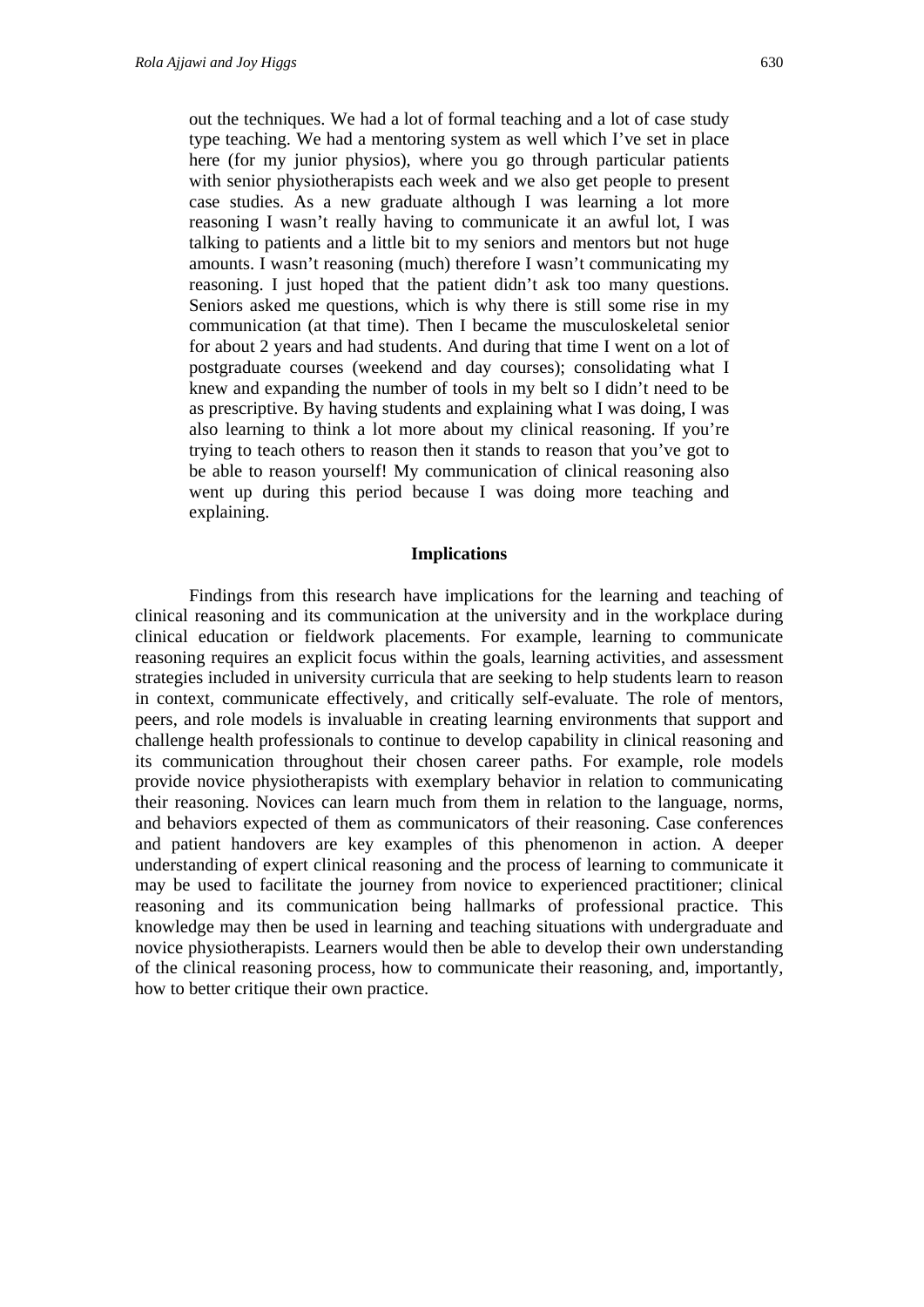#### **Ensuring Quality in Interpretive Research**

Several authors have argued that the criteria used to ensure quality in interpretive research should be consistent with the philosophical and methodological assumptions on which the research is based (Koch, 1996; Koch & Harrington, 1998; Leininger, 1994). In support of this view, we chose the criteria of rigor and credibility as appropriate for this research.

#### **Rigor**

In qualitative research rigor and credibility go hand in hand. For the product of research to be credible the process must be rigorous. Ensuring quality in any research requires the rigorous use of systematic methods of data collection and analysis, transparency in documenting these methods, and consistency in operating within the philosophical assumptions and traditions of the research paradigm and approach (Lincoln & Guba, 2000). Several strategies have been identified in the literature as enhancing rigor in interpretive research, including congruence between the adopted paradigm and chosen methods, prolonged engagement with the participants and the phenomena, multiple methods of data collection, and auditable records.

To achieve these outcomes, data from each participant were collected over a period of 3–4 months, with at least four visits to each participant and seven items of data collection. Over this period Rola established rapport with the participants and gained their trust. This gave participants the comfort and freedom to discuss their views and learning experiences, increasing the rigor and trustworthiness of the research findings.

Multiple methods and sources of data collection provide multiple constructions of phenomena, thereby enhancing the depth and richness of the data and reducing systematic bias in the data (Denzin & Lincoln, 2000). In this research, data were collected using several written reflective exercises, observation, repeat interviews, and field notes. Physiotherapists from a range of practice specialties (cardiopulmonary, musculoskeletal and neurological) were recruited, offering different perspectives on the phenomenon of learning to communicate clinical reasoning. In addition, using multiple methods and sources of data may be seen as a way of encouraging reflexivity in the collection and analysis of the data or a sensitivity to the interaction between the researcher and the research (Mays & Pope, 2000). The use of the transcript, personal, and analytical files, as discussed above, assisted in achieving reflexivity, rigor, and transparency of the research process.

#### **Credibility**

Credibility refers to the vividness and faithfulness of the description to the phenomena (Koch & Harrington, 1998), or trustworthiness of the findings of the research (Denzin & Lincoln, 2000). Authenticity is demonstrated if researchers show a range of different realities in a fair and balanced manner (fairness) (Denzin & Lincoln, 1994). Using multiple methods and sources of data collection strengthens our claim for fair dealing in illuminating the phenomena using different perspectives. Multiple constructions and interpretations of events and experiences are consistent with the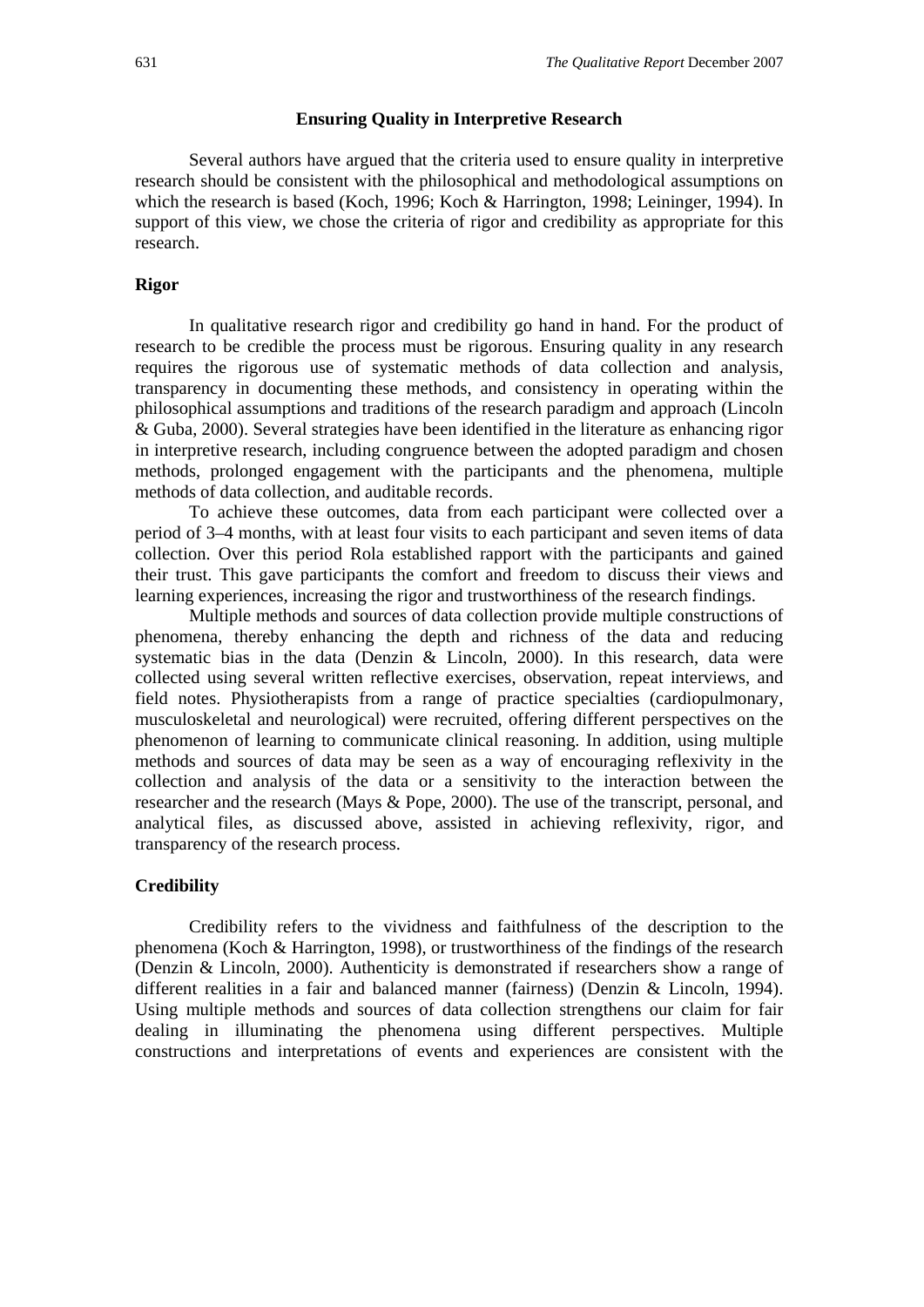philosophical underpinnings of the interpretive paradigm (Crotty, 1998). Ensuring that the voices of both the participants and the researcher are evident in the text also enhances authenticity (Lincoln & Guba, 2000). This was achieved by the use of rich description and, where possible, the use of participants' words to allow them to speak for themselves. Finally, transferability of the research findings to other settings has been proposed as an important indicator of quality in qualitative research (Hammersley, 1992). The researcher is responsible for describing the context sufficiently such that readers can judge for themselves the applicability of the research findings to their own contexts (Koch, 1996; Seale, 1999). (Such description is the subject of other publications. See Ajjawi, 2006.)

#### **Limitations of this Research**

There were several areas of exclusion or delimitation in this research. The first delimitation resulted from the deliberate focus of the project on experienced physiotherapists. Participants were able to shed light on the development of their reasoning and its communication from novice to experienced, both from their observation of novice physiotherapists and from reflecting on their own experiences. There would be value in future research specifically comparing novice and expert communication of clinical reasoning. Second, the therapist-patient (or therapist-novice) interaction is a dynamic one, in which the thoughts and behaviors of one communicator are constantly responding to and influencing those of the other. This study did not seek to interpret the role of the co-communicators (e.g., patient, peers) or their perceptions of the clinical reasoning communication process. To further understanding of the dynamics of communication, investigation of the impact of co-communicators' behaviors on the health professional and the perceived effectiveness of health professionals' communication would be of value. Third, our focus on the areas of cardiopulmonary, musculoskeletal, and neurological physiotherapy resulted in planned exclusion of physiotherapists working outside these areas (e.g., pediatric, mental health, and community physiotherapy). Communication of clinical reasoning is likely to be sufficiently different in these fields to warrant in-depth investigation in its own right.

#### **Conclusion**

This research was conducted in the interpretive paradigm using a hermeneutic phenomenological approach informed by the work of van Manen (1997). Multiple methods of data collection were used, including observation, repeat semi-structured interviews, and several written reflective exercises. All interviews were transcribed verbatim and these transcriptions, along with field notes, audio recording of the observation, and all written documents collected from the participants, comprised the texts that were used for data analysis. Data analysis was informed by Titchen and colleagues' thematic analysis model (Edwards & Titchen, 2003; Titchen, 2000; Titchen & McIntyre, 1993), and the hermeneutic circle. Rigor and credibility were the criteria used to ensure quality in this research.

Hermeneutic phenomenology proved to be an appropriate methodology to investigate learning to communicate clinical reasoning in professional practice. The focus that phenomenology provided on lived experience was congruent with the aim of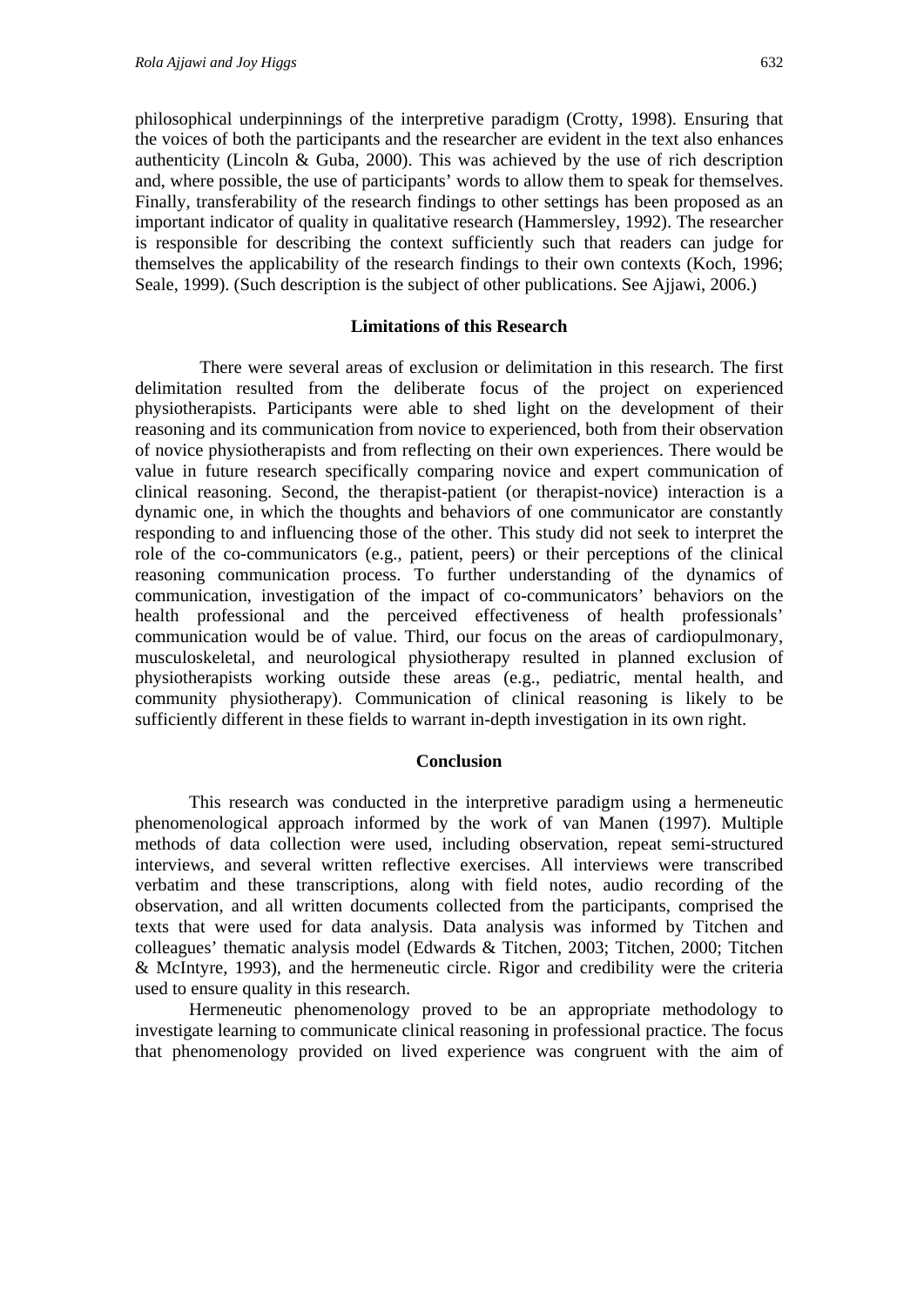exploring participants' learning journeys. Hermeneutics allowed for an added layer of abstraction and interpretation through the lenses of the researchers to make meaning of the phenomenon in a way that is credible and maintains faithfulness to the participants and their interpretations. Using the interpretive paradigm enabled understanding of the research phenomenon in context from the experiences of the participants. In addition to adding to the body of knowledge concerned with learning to reason and to communicate reasoning, this research strategy, through its reflexive nature enabled the researchers to engage in their own learning journey towards a deeper understanding of the phenomenon being researched, the strategies adopted, and themselves as researchers.

Engaging with the participants during this research about their learning experiences in the workplace and career pathways, since graduation, has enabled Rola to reflect on her own experiences as a physiotherapist and clinical educator. She came to appreciate the value of the informal "chats" in the corridor, and the exchanging of patients' stories for developing a common language, and its influence on shaping thinking and decision-making. These episodes had previously gone unnoticed and unacknowledged as an important source for learning how to make decisions and how to articulate these decisions. Rola is currently working as a lecturer in health professional education, the framework for learning of clinical reasoning, and its communication that emerged from this research has application in her daily work and is being used as the foundation for a new unit of study titled "facilitating clinical reasoning."

#### **References**

- Ajjawi, R. (2006). *Learning to communicate clinical reasoning in physiotherapy practice*. Unpublished doctoral thesis, University of Sydney, Sydney, Australia. Retrieved on December 1, 2007, from http://ses.library.usyd.edu.au/handle/2123 /1556
- Ajjawi, R., & Higgs, J. (2006). *Teaching and learning clinical reasoning in physiotherapy practice.* Paper presented at the Association for Health Professional Education Conference: Fill the Gaps, Gold Coast, Queensland, Australia.
- Ajjawi, R., & Higgs J. (2007). Learning clinical reasoning: A journey of professional socialisation. *Advances in Health Sciences Education*, DOI 10.1007/s10459-006- 9032-4.
- Ajjawi, R., Higgs, J., & Hunt, A. (2005, November). *Facilitating learning to reason within communities of practice*. Paper presented at the 3rd College of Health Sciences EdHealth Conference: Innovation to Practice, Terrigal, Australia. Retrieved August 15, 2007, from http://www.chs.usyd.edu.au/conf05/EdHealth\_ Conference05\_Book.pdf
- Barbour, R. S. (2001). Checklists for improving rigour in qualitative research: A case of the tail wagging the dog? *British Medical Journal, 322*(7294), 1115-1117.
- Billett, S. (1996). Situated learning: Bridging sociocultural and cognitive theorising. *Learning and Instruction, 6*(3), 263-280.
- Bontekoe, R. (1996). *Dimensions of the hermeneutic circle*. Atlantic Highlands, NJ: Humanities Press International.
- Bullock, A., & Trombley, S. (Eds.). (2000). *The new Fontana dictionary of modern thought* (3rd ed.). London: Harper Collins.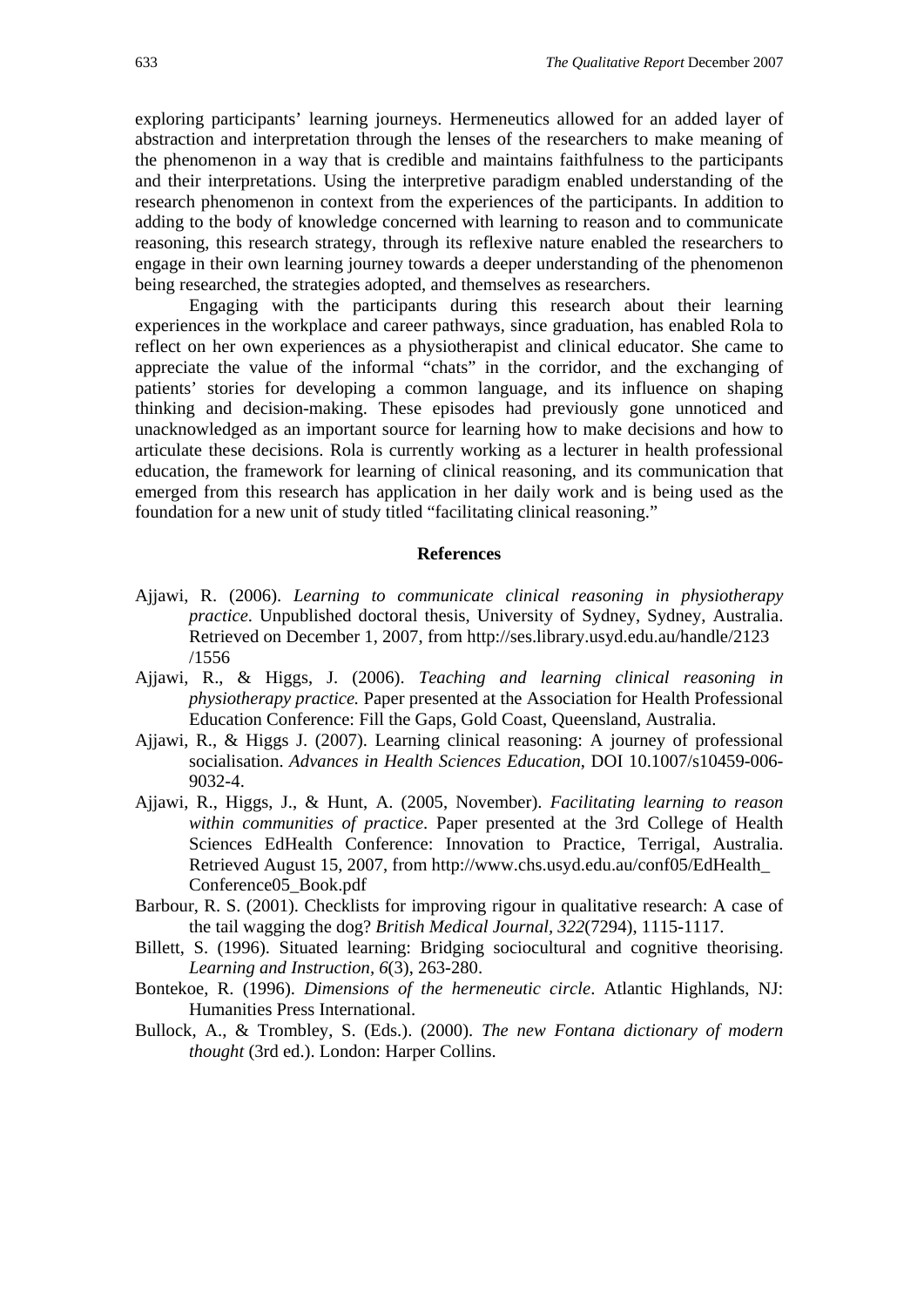- Cope, P., Cuthbertson, P., & Stoddart, B. (2000). Situated learning in the practice placement. *Journal of Advanced Nursing, 31*(4), 850-856.
- Coulehan, J. (2005). Today's professionalism: Engaging the mind but not the heart. *Academic Medicine, 80*(10), 892-898.
- Creswell, J. W. (1998). *Qualitative inquiry and research design: Choosing among five traditions*. Thousand Oaks, CA: Sage.
- Crotty, M. (1996). *Phenomenology and nursing research*. Melbourne, Victoria, Australia: Churchill Livingstone.
- Crotty, M. (1998). *The foundations of social research: Meaning and perspective in the research process*. Sydney, New South Wales, Australia: Allen & Unwin.
- Denzin, N. K., & Lincoln, Y. S. (1994). Introduction: Entering the field of qualitative research. In N. K. Denzin & Y. S. Lincoln (Eds.), *Handbook of qualitative research* (pp. 1-17). Thousand Oaks, CA: Sage.
- Denzin, N. K., & Lincoln, Y. S. (2000). Introduction: The discipline and practice of qualitative research. In N. K. Denzin & Y. S. Lincoln (Eds.), *Handbook of qualitative research* (2nd ed., pp. 1-29). Thousand Oaks, CA: Sage.
- Edwards, C., & Titchen, A. (2003). Research into patients' perspectives: Relevance and usefulness of phenomenological sociology. *Journal of Advanced Nursing, 44*(5), 450-460.
- Finlay, L. (2003). Through the looking glass: Intersubjectivity and hermeneutic reflection. In L. Finlay & B. Gough (Eds.), *Reflexivity: A practical guide for researchers in health and social sciences* (pp. 105-119). Oxford, England: Blackwell Science.
- Fontana, A., & Frey, J. H. (2000). The interview: From structured questions to negotiated text. In N. K. Denzin & Y. S. Lincoln (Eds.), *Handbook of qualitative research* (2nd ed., pp. 645-672). Thousand Oaks, CA: Sage.
- Hammersley, M. (1992). *What's wrong with ethnography? Methodological explorations*. London: Routledge.
- Higgs, J. (2001). Charting standpoints in qualitative research. In H. Byrne-Armstrong, J. Higgs, & D. Horsfall (Eds.), *Critical moments in qualitative research* (pp. 44-67). Oxford, England: Butterworth-Heinemann.
- Higgs, J., & Jones, M. A. (2000). Introduction: Clinical reasoning in the health professions. In J. Higgs & M. A. Jones (Eds.), *Clinical reasoning in the health professions* (2nd ed., pp. 3-32). Oxford, England: Butterworth-Heinemann.
- Jensen, G. M., Gwyer, J., Shepard, K. F., & Hack, L. M. (2000). Expert practice in physical therapy. *Physical Therapy, 80*(1), 28-43.
- Koch, T. (1996). Implementation of a hermeneutic inquiry in nursing: Philosophy, rigour, and representation. *Journal of Advanced Nursing, 24*(1), 174-184.
- Koch, T., & Harrington, A. (1998). Reconceptualising rigour: The case for reflexivity. *Journal of Advanced Nursing, 28*(4), 882-890.
- Leininger, M. M. (1994). Evaluation criteria and critique of qualitative research studies. In J. M. Morse (Ed.), *Critical issues in qualitative research methods* (pp. 95-115). Thousand Oaks, CA: Sage.
- Lincoln, Y. S., & Guba, E. G. (2000). Paradigmatic controversies, contradictions, and emerging confluences. In N. K. Denzin & Y. S. Lincoln (Eds.), *Handbook of qualitative research* (2nd ed., pp. 163-188). Thousand Oaks, CA: Sage.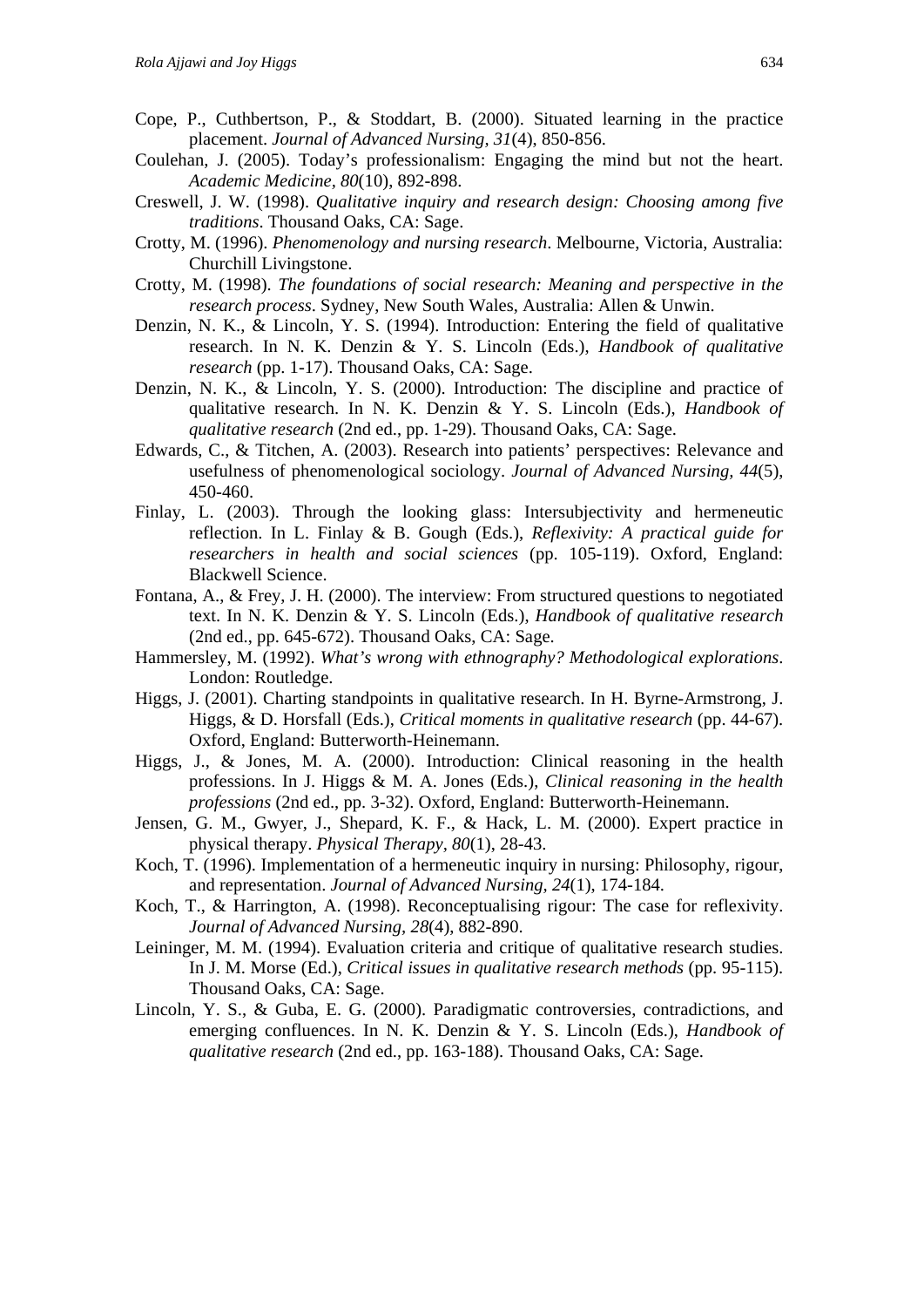- Llewellyn, G., Sullivan, G., & Minichiello, V. (1999). Designing health research: Sampling in qualitative research. In V. Minichiello, G. Sullivan, K. Greenwood, & R. Axford (Eds.), *Handbook for research methods in health sciences* (pp. 174- 199). Sydney, New South Wales, Australia: Addison-Wesley.
- Mays, N., & Pope, C. (2000). Qualitative research in health care: Assessing quality in qualitative research. *British Medical Journal, 320*(7226), 50-52.
- Minichiello, V., Aroni, R., Timewell, E., & Alexander, L. (1995). *In-depth interviewing* (2nd ed.). Melbourne, Australia: Longman.
- Minichiello, V., Madison, J., Hays, T., Courtney, M., & St. John, W. (1999). Collecting and evaluating evidence: Qualitative interviews. In V. Minichiello, G. Sullivan, K. Greenwood, & R. Axford (Eds.), *Handbook for research methods in health sciences* (pp. 396-418). Sydney, New South Wales, Australia: Addison Wesley.
- Morse, J. M., & Field, P. A. (1995). *Qualitative research methods for health professionals* (2nd ed.). Thousand Oaks, CA: Sage.
- NSW Physiotherapists' Registration Board. (2005, June). *Annual report*. Retrieved August 13, 2007, from http://www.physioreg.health.nsw.gov.au/hprb/physio\_web /pdf/2005AnnualReport.pdf
- Patton, M. Q. (2002). *Qualitative research and evaluation methods* (3rd ed.). Thousand Oaks, CA: Sage.
- Roe-Shaw, M., & Higgs, J. (2003, May). *Professional socialisation maps to portray social phenomena.* Paper presented at the International Institute for Qualitative Methodology Conference: Advances in Qualitative Methods, Banff, Alberta, Canada.
- Sanders, D., & Welk, D. S. (2005). Strategies to scaffold student learning: Applying Vygotsky's zone of proximal development. *Nurse Educator, 30*(5), 203-207.
- Seale, C. (1999). *The quality of qualitative research*. London: Sage.
- Shepard, K. F., Jensen, G. M., Schmoll, B. J., Hack, L. M., & Gwyer, J. (1993). Alternative approaches to research in physical therapy: Positivism and phenomenology. *Physical Therapy, 73*(2), 88-101.
- Sim, J. (1986). Informed consent: Ethical implications for physiotherapy. *Physiotherapy, 72*(12), 584-587.
- Sim, J. (1998). Respect for autonomy: Issues in neurological rehabilitation. *Clinical Rehabilitation, 12*(1), 3-10.
- Smith, D. (1997). Phenomenology: Methodology and method. In J. Higgs (Ed.), *Qualitative research: Discourse on methodologies* (pp. 75-80). Sydney, New South Wales, Australia: Hampden Press.
- Smith, J. K. (1983). Quantitative versus qualitative research: An attempt to clarify the issue. *Educational Researcher, 12*(1), 6-13.
- Solomon, N. (1999). Culture and difference in workplace learning. In D. Boud & J. Garrick (Eds.), *Understanding learning at work* (pp. 119-131). London: Routledge.
- Swanson-Kauffman, K., & Schonwald, E. (1988). Phenomenology. In B. Sarter (Ed.), *Paths to knowledge: Innovative research methods for nursing* (pp. 97-105). New York: National League for Nursing.
- Titchen, A. (2000). *Professional craft knowledge in patient-centred nursing and the facilitation of its development*. Oxford, England: Ashdale Press.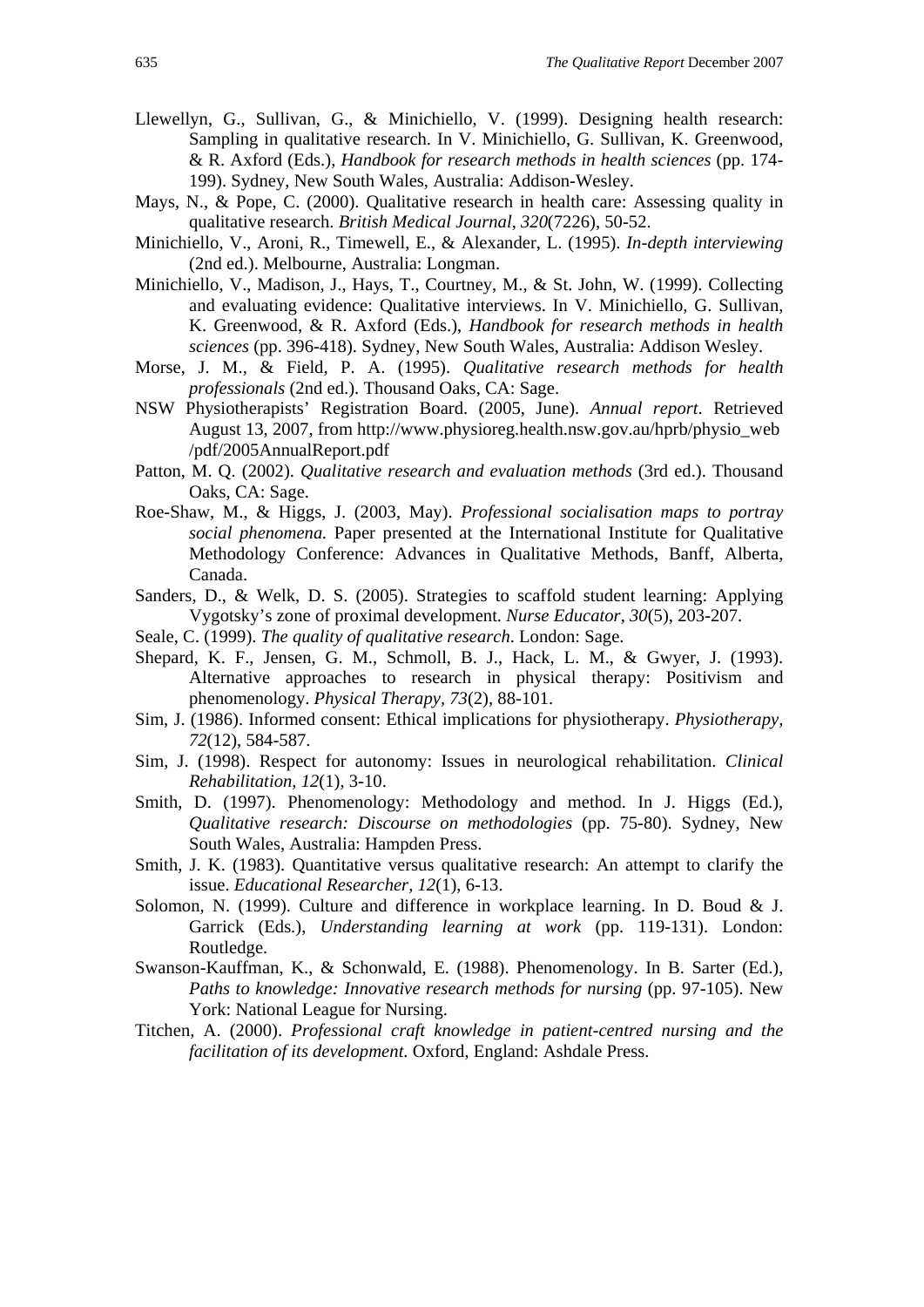- Titchen, A., & McIntyre, D. (1993). A phenomenological approach to qualitative data analysis in nursing research. In A. Titchen (Ed.), *Changing nursing practice through action research* (Report, No. 6, pp. 29-48). Oxford, England: National Institute for Nursing, Centre for Practice Development and Research.
- van Manen, M. (1997). *Researching lived experience: Human science for an action sensitive pedagogy* (2nd ed.). London, Ontario, Canada: Althouse Press.

## **Appendix A**

#### Principal Questions for Interviews

| Interview #1 (following                                                                                                                                                                                                                                                                                                                                                                                                                                                                                                                                                     | Interview #2 (following                                                                                                                                                                                                                                                                                                                                                                                                                                                                                                                                                        | <b>Interview</b><br>(following<br>#3                                                                                                                                                                                                                                                                                                                                                                                                                                                                                                                                                                                                                                                                                                                                              |
|-----------------------------------------------------------------------------------------------------------------------------------------------------------------------------------------------------------------------------------------------------------------------------------------------------------------------------------------------------------------------------------------------------------------------------------------------------------------------------------------------------------------------------------------------------------------------------|--------------------------------------------------------------------------------------------------------------------------------------------------------------------------------------------------------------------------------------------------------------------------------------------------------------------------------------------------------------------------------------------------------------------------------------------------------------------------------------------------------------------------------------------------------------------------------|-----------------------------------------------------------------------------------------------------------------------------------------------------------------------------------------------------------------------------------------------------------------------------------------------------------------------------------------------------------------------------------------------------------------------------------------------------------------------------------------------------------------------------------------------------------------------------------------------------------------------------------------------------------------------------------------------------------------------------------------------------------------------------------|
| observation)                                                                                                                                                                                                                                                                                                                                                                                                                                                                                                                                                                | timelines exercise)                                                                                                                                                                                                                                                                                                                                                                                                                                                                                                                                                            | particular incident)                                                                                                                                                                                                                                                                                                                                                                                                                                                                                                                                                                                                                                                                                                                                                              |
| • Is there anything you<br>would like to add or<br>say about the<br>preparatory reflective<br>exercise?<br>When you're<br>reasoning or talking<br>about your reasoning<br>what sorts of things<br>do you think you do<br>well? What do you<br>think is important<br>about doing it well?<br>Can you describe a<br>situation where you<br>had difficulty in<br>explaining your<br>decisions to a<br>patient/student?<br>Describe one<br>incident-what<br>happened? Why was<br>it difficult?<br>What do you think is<br>important when<br>communicating<br>clinical reasoning | Why did you draw<br>٠<br>your clinical<br>reasoning learning<br>line in that shape?<br>Height? Peaks and<br>troughs? Slope?<br>Why did you draw<br>your communication<br>of clinical reasoning<br>learning line in that<br>shape? Height?<br>Peaks and troughs?<br>Slope?<br>What can you see<br>happening after this?<br>Tell me about these<br>$\bullet$<br>people why have<br>they or how have<br>they influenced you?<br>What/who has most<br>influenced you?<br>How? Why?<br>How would you<br>$\bullet$<br>compare your<br>reasoning to an<br>expert?<br>What do you find | Is there anything you would<br>like to add or say about the<br>particular incidents exercise?<br>How much of your reasoning<br>$\bullet$<br>do you communicate with<br>your patients? What sorts of<br>things have influenced you so<br>that you do it in this way?<br>What sorts of things<br>influenced your pattern of<br>communication?<br>What do you think is the<br>difference between<br>communication of your<br>reasoning with patients and<br>with students? With students<br>and new graduates?<br>Are there any<br>metaphors/images/stories or<br>examples that you use to<br>teach students about<br>reasoning and its<br>communication?<br>• One of the things that is<br>important in learning how to<br>communicate reasoning is<br>what others think about your |
| with<br>patients/students?<br>What do you find<br>$\bullet$<br>difficult about                                                                                                                                                                                                                                                                                                                                                                                                                                                                                              | difficult about<br>communicating your<br>reasoning?<br>What do you think<br>$\bullet$                                                                                                                                                                                                                                                                                                                                                                                                                                                                                          | communication. What actions<br>have you or do you take in<br>terms of finding out how well<br>your patients/students think                                                                                                                                                                                                                                                                                                                                                                                                                                                                                                                                                                                                                                                        |
| communicating your<br>reasoning?                                                                                                                                                                                                                                                                                                                                                                                                                                                                                                                                            | most influenced how<br>vou learn to                                                                                                                                                                                                                                                                                                                                                                                                                                                                                                                                            | you communicate.<br>• What did the particular                                                                                                                                                                                                                                                                                                                                                                                                                                                                                                                                                                                                                                                                                                                                     |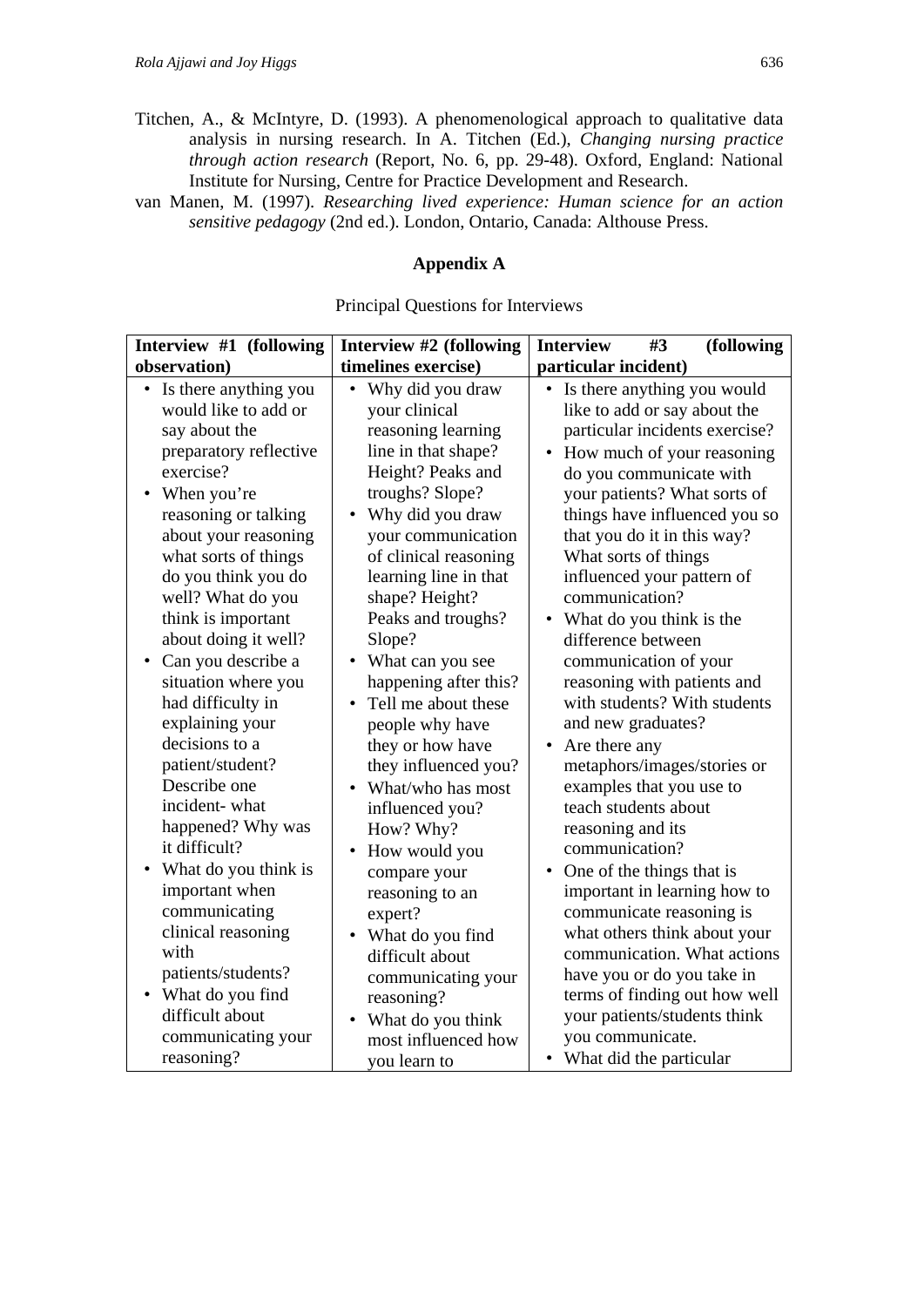| • If I said "your goal is<br>to help the students to<br>reason critically"<br>what do you think<br>about that? How<br>would you go about<br>that?<br>How important is it<br>for your students to<br>know how you are<br>reasoning?<br>What do you think<br>has changed in the<br>way you explain your<br>reasoning since you<br>first started taking<br>students/new grads? | communicate your<br>reasoning?<br>• Is the way you teach<br>clinical reasoning<br>similar to the way<br>you were taught?<br>• What did the<br>timelines exercise<br>tell you about how<br>you learned to<br>reason? And how<br>you learned to<br>communicate your<br>reasoning? | incident exercise tell you<br>about how you learned to<br>reason  and how you<br>learned to communicate your<br>reasoning?<br>• What did your involvement in<br>this research tell you about<br>how you learned to reason<br>yourself? And how you<br>learned to communicate your<br>reasoning?<br>What do you think is the<br>answer to my question? "How<br>do physiotherapists learn to<br>communicate clinical<br>reasoning?" |
|-----------------------------------------------------------------------------------------------------------------------------------------------------------------------------------------------------------------------------------------------------------------------------------------------------------------------------------------------------------------------------|---------------------------------------------------------------------------------------------------------------------------------------------------------------------------------------------------------------------------------------------------------------------------------|-----------------------------------------------------------------------------------------------------------------------------------------------------------------------------------------------------------------------------------------------------------------------------------------------------------------------------------------------------------------------------------------------------------------------------------|
|-----------------------------------------------------------------------------------------------------------------------------------------------------------------------------------------------------------------------------------------------------------------------------------------------------------------------------------------------------------------------------|---------------------------------------------------------------------------------------------------------------------------------------------------------------------------------------------------------------------------------------------------------------------------------|-----------------------------------------------------------------------------------------------------------------------------------------------------------------------------------------------------------------------------------------------------------------------------------------------------------------------------------------------------------------------------------------------------------------------------------|

#### **Author Note**

Rola Ajjawi is a lecturer in medical education at the Centre for Innovation in Professional Health Education and Research (CIPHER), at the University of Sydney. Her role involves research in health professional education, including interprofessional learning with medicine, pharmacy and dentistry, and investigating the learning needs of general practice registrars for quality prescribing. She is also involved in design and delivery of units of study in the Master of Medical Education. Dr Rola Ajjawi, Centre for Innovation in Professional Health Education and Research (CIPHER), Faculty of Medicine, Level 2 Mackie Building (K01), The University of Sydney, NSW 2006, Australia; Telephone: (+61) 2 90367208, Fax: (+61) 2 93516646 ; Email: rajjawi@med.usyd.edu.au

Joy Higgs, AM is the Strategic Research Professor in Professional Practice in the Centre for Research into Professional Practice, Learning and Education, and the Director of the Education for Practice Institute at Charles Sturt University. Her primary role is the advancement of practice-based education through collaborations in research, scholarship, student supervision, and education. She has published 14 books in a number of areas including health sciences education, practice knowledge, clinical reasoning, and professional practice.

Copyright 2007: Rola Ajjawi, Joy Higgs, and Nova Southeastern University